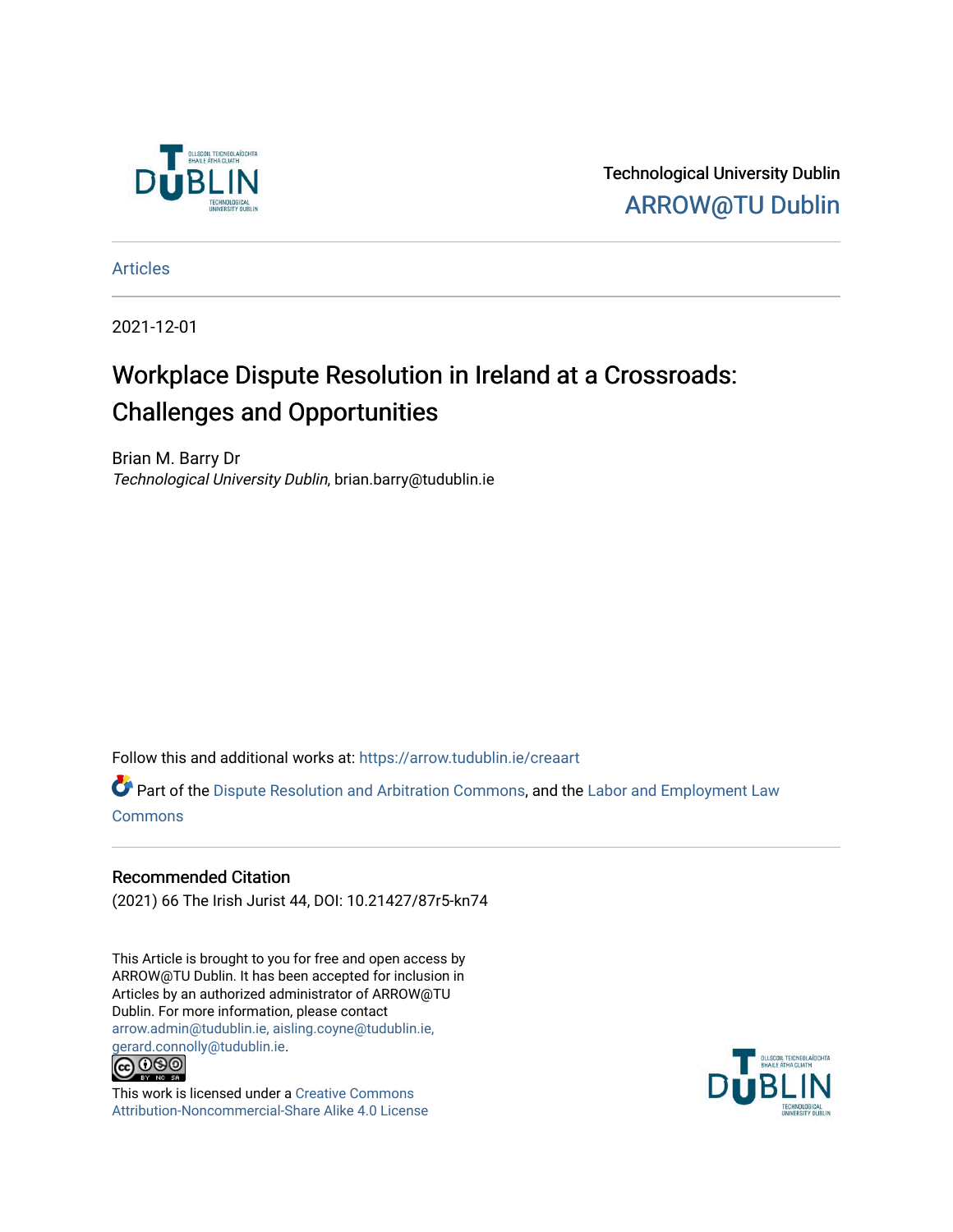# WORKPLACE DISPUTE RESOLUTION IN IRELAND AT A CROSSROADS: CHALLENGES AND OPPORTUNITIES

# BRIAN M. BARRY

*Abstract:* The Workplace Relations Act 2015 fundamentally reformed the workplace dispute resolution system in Ireland–the centrepiece being the Workplace Relations Commission, the new body for first-instance dispute resolution. While the overall system is an improvement on its overly-complex and confusing predecessor, the Supreme Court's decision in *Zalewski v An Adjudication Officer* declaring aspects of adjudication at the WRC unconstitutional, coupled with user representatives' persistent concerns about how adjudication is conducted, present ongoing challenges.

This article describes the results of a survey undertaken in 2019 by the author of over one hundred representatives' views on the system, and contextualises them in light of *Zalewski*. Based on findings from the survey—the third in a series of such surveys since 2011–and the requirement to amend WRC adjudication processes following *Zalewski*, the author suggests that the WRC could reframe how it presents and delivers its dispute resolution services at first instance to help better serve workers and employers in dispute. Specifically, the WRC could enhance its Mediation Service both in terms of how mediation is presented and how it is delivered, so that it is perceived by users and representatives as a mainstay dispute resolution mechanism rather than as a secondary offering to the Adjudication Service. Such a recalibration could help achieve a better balance of informal, flexible dispute resolution through mediation in tandem with constitutionally-compliant adjudication with more robust procedures.

*Keywords*: workplace dispute resolution – workplace adjudication – workplace mediation – employment law – survey

### INTRODUCTION

The year 2015 was a landmark for employment law and industrial relations in Ireland. The Workplace Relations Act 2015 (the "2015 Act") fundamentally reformed the system for resolving workplace disputes, dissolving a convoluted, inefficient and often confusing system comprising several State agencies, sometimes with overlapping jurisdiction, into a streamlined two-tier structure. The 2015 Act established a new first-instance dispute resolution body, the Workplace Relations Commission (WRC), and allocated a substantially increased jurisdiction to the Labour Court to serve as an appellate forum for all statutory employment rights disputes. The background to the reform agenda and the new system introduced by the 2015 Act is well-charted territory, being the subject of extensive commentary from academics and practitioners.<sup>[1](#page-1-0)</sup> Reform was a welcome and necessary step, although the 2015 Act came in for considerable criticism both during its passage through the Oireachtas and after its enactment. [2](#page-1-1) One central

<span id="page-1-0"></span><sup>&</sup>lt;sup>1</sup> A comprehensive synopsis is provided by Anthony Kerr, "The Workplace Relations Reform Project" (2016) 7 *European Labour Law Journal* 126.

<span id="page-1-1"></span><sup>&</sup>lt;sup>2</sup> Department of Jobs, Enterprise and Innovation, "Blueprint to Deliver A World-Class Workplace Relations Service" (2012) available at *www.workplacerelations.ie/en/publications forms/blueprint for a world-*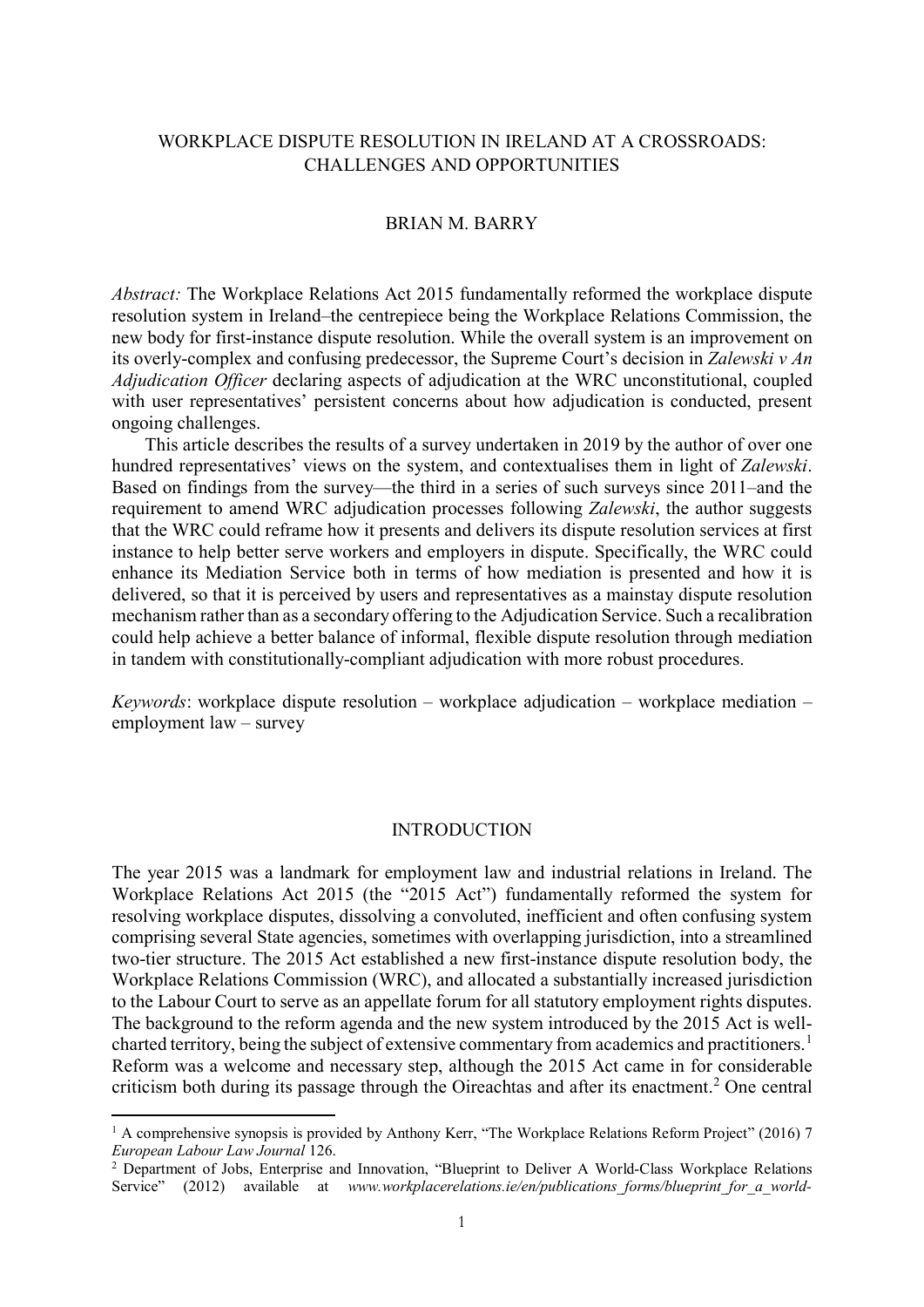criticism, more often than not levelled by experienced employment law and industrial relations law practitioners, was that the processes within the 2015 Act regulating first-instance adjudication at the WRC Adjudication Service were inconsistent and unpredictable. A subset of these practitioners argued that such processes fell short of procedural safeguards enshrined in the Irish Constitution and the European Convention on Human Rights (ECHR).

These criticisms proved to be prescient. The provisions of the 2015 Act that regulate adjudication before an adjudication officer at the WRC were the subject of a partially successful constitutional challenge in *Zalewski v An Adjudication Officer*. [3](#page-2-0) In April 2021, the Supreme Court found, *inter alia* that the effective blanket ban on WRC hearings in public, and the absence of powers for adjudication officers to require that certain evidence be given on oath or affirmation, were inconsistent with the Constitution.

The Supreme Court decision in *Zalewski* has important ramifications for how first-instance adjudication is delivered within the system. It also serves as a punctuation mark–a suitable time to appraise the reform project and the new system introduced by the 2015 Act. This article examines the system's initial successes and failures and offers suggestions for how the system could be improved. To do so, it relies on data from a survey study the author undertook in 2019 of over one hundred professionals who represent clients in the workplace dispute resolution system on their views on aspects of the system.<sup>[4](#page-2-1)</sup> It is the third in a series of survey studies by the author–the first was conducted in 2011 before the reforms were introduced, the second in 2016 in the aftermath of the reforms. The results from the first two surveys and their consequences for the reform agenda are examined in an earlier article which the Supreme Court referred to and relied upon in *Zalewski*. [5](#page-2-2) Together, the three surveys from 2011, 2016 and 2019 combine, longitudinally, to capture shifting perspectives on the new system and comparisons with the system that preceded it. The survey data also provides a useful lens through which to reflect on how constitutional frailties at the WRC identified in the *Zalewski* judgment ought to be addressed, and more broadly, to consider ways to improve the system after a number of years in operation.

The article is set out in three parts. Part 1 outlines the Supreme Court judgment in *Zalewski*  insofar as it addresses the constitutionality of the 2015 Act's provisions governing the processes of adjudication at the WRC. Although the Supreme Court's decision has broader consequences beyond adjudication procedures at the WRC–both for adjudicative bodies in areas other than in workplace relations and for the nature and boundaries of judicial power in

*class\_workplace\_relations\_service.pdf* [Accessed 21 July 2021]; Kevin Duffy, "Blueprint for Reform of Employment Rights Institutions" (2012) 9 *Irish Employment Law Journal* 81; Tom Mallon, "Employment Law Reform" (2012) 9 *Irish Employment Law Journal* 76; Tom Mallon, "A World-Class System? " (2016) 21 *The Bar Review* 71; Marguerite Bolger, "The Workplace Relations Bill: World-Class or Legally Flawed? " (2015) 12 *Irish Employment Law Journal* 21; Brian Barry, "The Workplace Relations Bill 2014: An Important Opportunity for Workplace Relations Reform' (2014) 11 *Irish Employment Law Journal* 106; Brian Barry, "Reforming the Framework for Employment Litigation and Dispute Resolution in Ireland" (Trinity College Dublin, 2013); Kerr (n.1); Anthony Kerr, "Changing Landscapes: The Juridification of the Labour Court? " (2015) 53 *Irish Jurist (n.s.)* 58. The 2015 Act came in for judicial criticism too. In *Bondarenko v Employment Appeals Tribunal*, Binchy J. criticised the manner in which the 2015 Act transferred modes of redress for various employment rights complaints and adjudicative functions from the old dispute resolution bodies to the WRC. He described how what materialised was an "extraordinary labyrinth of legislation", "convoluted", and that it highlighted the "pitfalls of legislation by amendment after amendment" [2019] IEHC 578, paras 63, 66 and 67.

<sup>&</sup>lt;sup>3</sup> [2021] IESC 24 and 29.

<span id="page-2-1"></span><span id="page-2-0"></span><sup>4</sup> The findings of the study were first presented at the *22nd Annual Irish European Law Forum: Employment Law in a Time of Uncertainty*, UCD Sutherland School of Law, 6 December 2019.

<span id="page-2-2"></span><sup>5</sup> Barry, "Surveying the Scene: How Representatives' Views Informed a New Era in Irish Workplace Dispute Resolution" (2018) 41 *Dublin University Law Journal* 45. The Supreme Court referred to this article at [2021] IESC 24, para.22, per Charleton J. who noted the article was an "important academic contribution", and para.28, per O'Donnell J.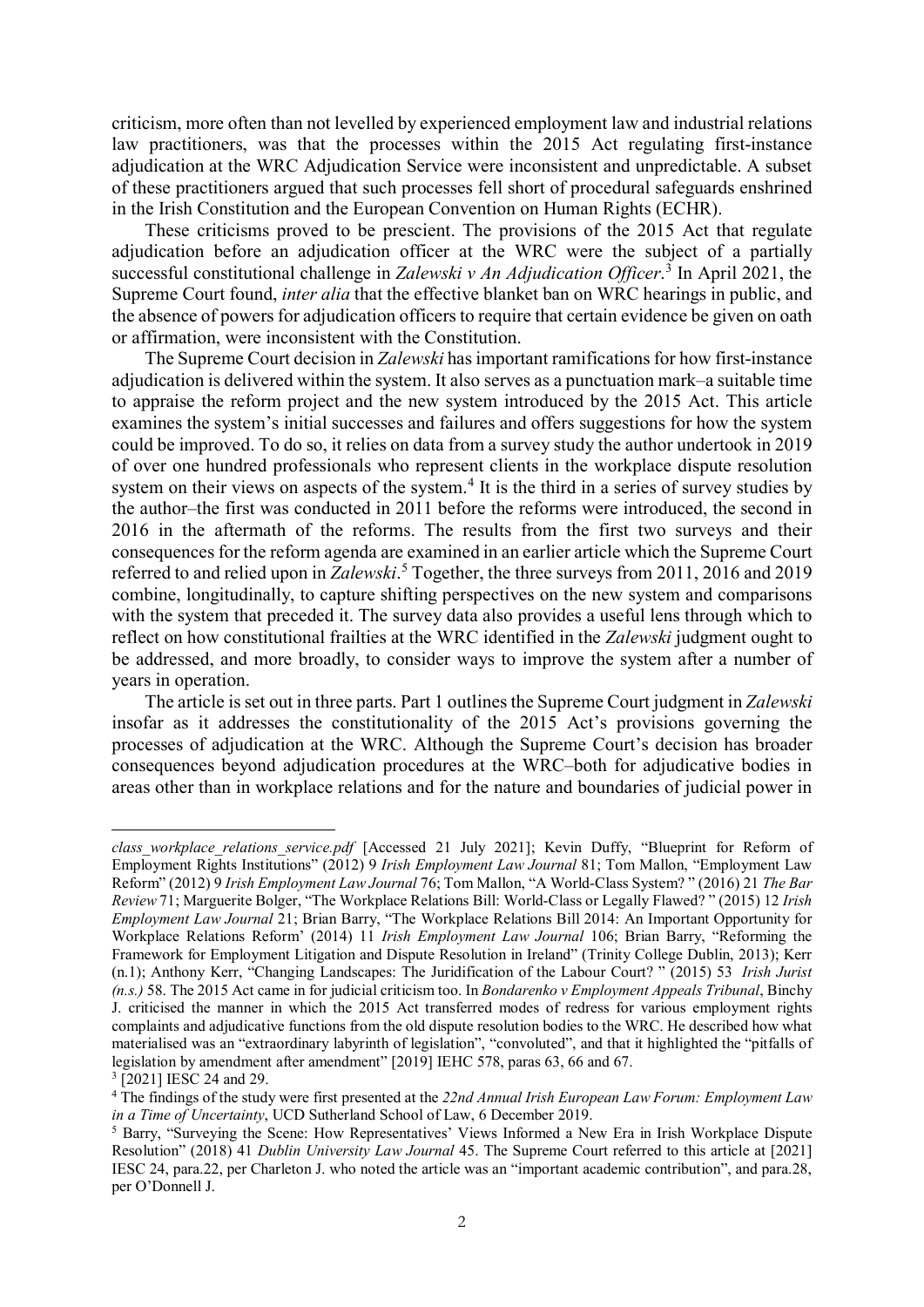Irish constitutional law—consideration of the *Zalewski* judgment here is confined to the Supreme Court's rulings on the four aspects of the WRC's adjudication process that formed the basis of the applicant's complaints. They are that the 2015 Act breached his rights under Art.40.3 of the Constitution because (i) there was no requirement that adjudication officers or members of the Labour Court have any legal qualifications, training or experience; (ii) there was no provision for an adjudication officer to administer an oath or affirmation and no criminal sanction for a witness who gave false evidence before an adjudication officer; (iii) there was no express provision made for the cross-examination of witnesses during adjudication hearings; and (iv) the proceedings before an adjudication officer were held otherwise than in public.

Part 2 details the 2019 survey of representatives. It describes the background to this survey, putting it in the context of the earlier surveys from 2011 and 2016, and briefly outlines the methodology employed in the survey. It then sets out the results of the 2019 survey, broken down into four main areas that participants were asked to consider: (i) complaints management at the WRC; (ii) adjudication at the WRC; (iii) mediation at the WRC; and (iv) operations at the Labour Court.

Part 3 suggests ways that the delivery of first-instance dispute resolution at the WRC can be improved based on the results of the 2019 survey and accounting for the Supreme Court's decision in *Zalewski*. To briefly preview the main points of this analysis: in light of the necessary levelling-up of procedural safeguards at the Adjudication Service through amending legislation following *Zalewski*—specifically, that adjudication officers will have the power to compel evidence to be given on oath or affirmation, and that adjudication hearings will be held in public at least some, if not most of the time—it seems likely that adjudication at the WRC may develop a more formal character. Consequently, it may be appropriate for the WRC to consider recalibrating how it presents and delivers its various dispute resolution offerings at first-instance, specifically, by allocating more resources to its Mediation Service and presenting it as a mainstay mode of dispute resolution (rather than as a secondary alternative to adjudication). Adjudication ought to be presented as one of two options *alongside* mediation, rather than as the default, go-to mechanism for resolving complaints. Workplace dispute resolution systems in the UK and in New Zealand, where mediation is offered as a mainstay dispute resolution mechanism, rather than as an alternative to adjudication, are briefly considered for comparative context, as is a mediation service that enjoyed success previously in this area of law, the Equality Tribunal's Mediation Service which operated from 2000 to 2015. The results of the survey data broadly suggest representatives' support for such a recalibration at the WRC whereby mediation and adjudication complement each other, and are presented to service users *as equals* in terms of the dispute-resolution offering available at firstinstance.

We turn first to the case of *Zalewski v An Adjudication Officer* and its significant consequences for workplace dispute resolution in Ireland.

# 1. *ZALEWSKI V AN ADJUDICATION OFFICER*

*Zalewski v An Adjudication Officer* concerned the constitutionality of aspects of adjudication at the WRC Adjudication Service. The Supreme Court found that certain parts of the processes set out in the 2015 Act regulating adjudication were unconstitutional in that they failed to adequately protect the constitutional rights of complainants appearing before the WRC. The decision precipitated amending legislation, the Workplace Relations (Miscellaneous Provisions) Act 2021 (the "2021 Act"), which amended the 2015 Act and other employment legislation to ensure that constitutional frailties at first-instance adjudication are addressed. The 2021 Act is considered further below.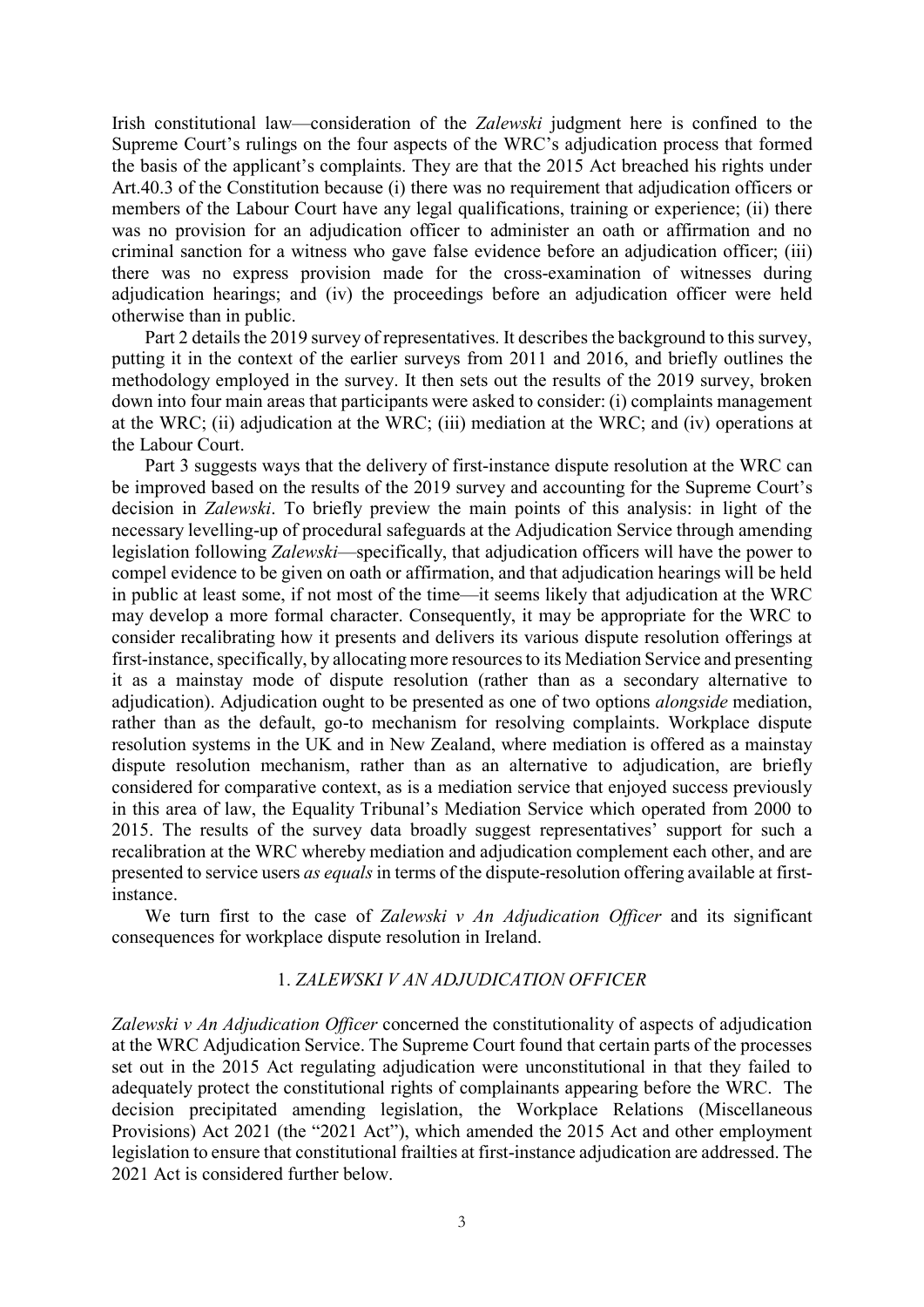The applicant, Thomas Zalewski, was a security man and later a supervisor at a convenience store in Dublin. Following a serious incident when the store was robbed with the use of pepper spray and a gun which was discharged, the applicant was reprimanded by the store manager for how he handled the incident. After a disciplinary meeting, he was summarily dismissed on the ground of gross misconduct.

The applicant instituted two statutory claims for unfair dismissal and payment in lieu of notice before the WRC. His experience of adjudication at the WRC was, by any measure, unsatisfactory. A hearing before an adjudication officer was scheduled in October 2016 whereupon an adjournment was granted to the applicant's former employer. A further hearing was scheduled for December 2016. The parties attended in December and the adjudication officer informed them that a decision had already issued in respect of the claim and that the hearing date had been scheduled in error. The parties subsequently received a decision a few days later dismissing the applicant's claim, and which appeared to record a full hearing had taken place even though it had not.<sup>[6](#page-4-0)</sup>

The applicant, dissatisfied with this process (and, as the Supreme Court acknowledged, with some justification), $7$  undertook judicial review proceedings seeking, inter alia, declarations that the 2015 Act was repugnant to the Constitution insofar as processes established under the 2015 Act for adjudication at the WRC did not protect his constitutional rights under Art.40.3 of the Constitution, together with an order of certiorari quashing the decision of the adjudication officer.

The applicant was unsuccessful before the High Court and was granted leave to appeal directly to the Supreme Court. $8$  The two central issues that the court was asked to consider were:

- (i) whether adjudication before the WRC amounted to the administration of justice required by Art.34 of the Constitution to be administered in courts and, if so, was such adjudication an exercise of "limited functions and powers of a judicial nature" such that it was a permissible delegation of judicial power to a body other than a court under Art.37; and,
- (ii) whether the statutory framework adequately vindicated the rights of a complainant before the WRC under the Constitution and ECHR.

On the first of these issues, the court held that adjudication before the WRC other than cases under the Industrial Relations Act 1969 did indeed amount to the administration of justice as envisaged by Art.34 of the Constitution, thereby reversing the decision of Simons J. in the High Court,  $9$  and then held by a majority of 4:3 that the jurisdiction of adjudication by the WRC satisfied the requirements of Art.37 in that its functions were "limited".<sup>[10](#page-4-4)</sup>

On the second issue, the applicant complained that the processes for adjudication, set out in Pt 4 of the 2015 Act, inadequately protected his rights under Art.40.3 of the Constitution on four grounds:

(i) *the qualifications of adjudication officers*:

(ii) *administering an oath or affirmation*:

that there was no requirement that adjudication officers or members of the Labour Court have any legal qualifications, training, or experience;

<span id="page-4-0"></span><sup>6</sup> O'Donnell J. outlined that "The decision stated that the adjudication officer had 'enquired into the complaints and [given] the parties an opportunity to be heard … and to present … any evidence relevant to the complaints'". [2021] IESC 24, para.9

<span id="page-4-1"></span><sup>7</sup> For example, Charleton J. described the process as "nothing short of dreadful" [2021] IESC 24, para.17.

<span id="page-4-2"></span><sup>8</sup> [2020] IESCDET 93.

<span id="page-4-3"></span><sup>&</sup>lt;sup>9</sup> [2020] IEHC 178.

<span id="page-4-4"></span> $10$  [2021] IESC 24, paras 110–133.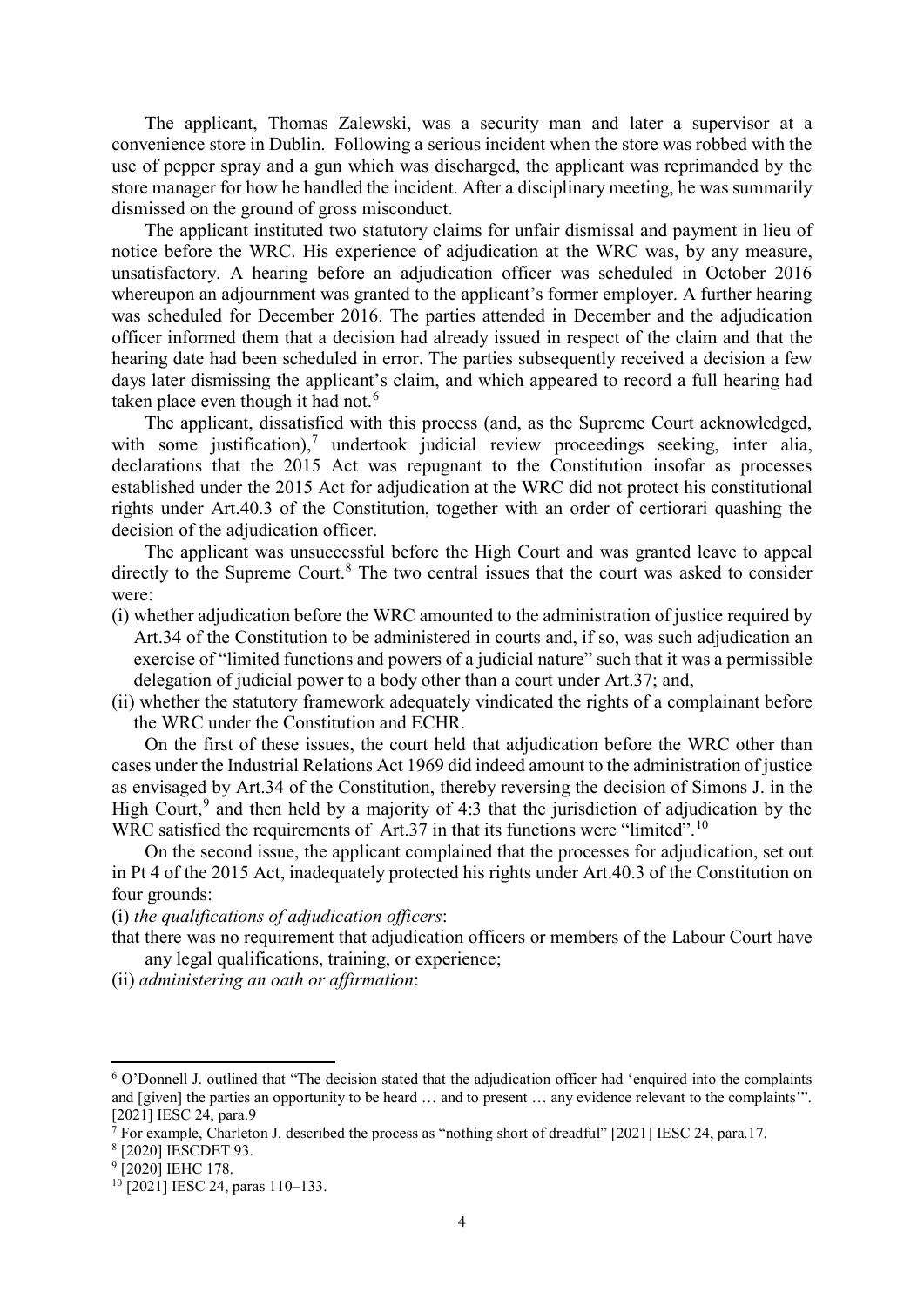that there was no provision for an adjudication officer to administer an oath or affirmation.<sup>[11](#page-5-0)</sup>

There was no criminal sanction for a witness who gave false evidence before an adjudication officer;

(iii) *cross-examination*:

that there was no express provision made for the cross-examination of witnesses; and

# (iv) *public hearings*

that the proceedings before an adjudication officer were held otherwise than in public.[12](#page-5-1)

The court agreed with the applicant's complaints on the second ground, the absence of a provision to take evidence under oath or affirmation, and the fourth ground, the default that proceedings were held otherwise than in public.

On the first ground, *the qualifications of adjudication officers*, O'Donnell J. rejected "unhesitatingly" the suggestion that adjudication officers must have the same formal legal training and sufficient legal experience to be appointed judges.<sup>[13](#page-5-2)</sup> Acknowledging that although the range of decisions that the WRC may make can involve very complex areas of law,  $^{14}$  $^{14}$  $^{14}$  there was no justification for insisting that a law degree or experience as a practising lawyer ought to be an essential qualification as a requirement of constitutional law. Courts and lawyers, as he put it, "do not have a monopoly on fact-finding, or even the law's application, and cannot claim infallibility in either respect".<sup>[15](#page-5-4)</sup> Nevertheless, tellingly, O'Donnell J. warned that "the standard of justice administered under Article 37 cannot be lower or less demanding than the justice administered in courts under Article 34".<sup>[16](#page-5-5)</sup>

O'Donnell J. also addressed another argument made by the appellant (although not made as a separate ground of challenge) relating to how adjudication officers are susceptible to be removed from their position by the executive branch. He noted that the unqualified power of the Minister to revoke the appointment of adjudication officers was "troubling, particularly as it is likely that the adjudication officers will be civil servants in the Minister's department with other responsibilities where they will routinely be required to accept direction".<sup>[17](#page-5-6)</sup> Furthermore, O'Donnell J. noted that membership of the Labour Court, regulated by the Industrial Relations Acts 1946 and 1969, did not contain any express statement of the independence of members of the Court. Both these issues, O'Donnell J. suggested, would "at a minimum, require careful scrutiny", in light of the court's findings as to other constitutional flaws in the adjudication process.[18](#page-5-7)

On the second ground, *administering an oath or affirmation*, O'Donnell J. set out why compelling evidence to be given under oath or affirmation was important: "it triggers the power to punish for false evidence and thus provides an incentive to truthful testimony", further

<span id="page-5-1"></span><span id="page-5-0"></span><sup>&</sup>lt;sup>11</sup> It is worth noting that the 2015 Act s.74 provided that the Labour Court has the power to take evidence on oath.<br><sup>12</sup> Again, this stood in contrast to the 2015 Act's provisions on proceedings before the Labour Court be conducted in public unless the Labour Court, upon the application of a party to the appeal, determines that, due to the existence of special circumstances, the proceedings (or part thereof) should be conducted otherwise than in public", s.44(7).

<span id="page-5-2"></span><sup>13</sup> [2021] IESC 24, para.137.

<span id="page-5-3"></span><sup>&</sup>lt;sup>14</sup> This includes the power to disapply domestic legislation if considered incompatible with EU law, see the CJEU judgment in *Minister for Justice and Equality v Workplace Relations Commission* [2019] 30 E.L.R. 57.

<span id="page-5-4"></span><sup>&</sup>lt;sup>15</sup> See fn.14. McKechnie J., while agreeing with O'Donnell J. that a legal qualification was not constitutionally necessary to be appointed as an adjudication officer, was a little more circumspect in his views on the matter, remarking: "As experience has shown, employment disputes can often involve difficult questions of law as well as having to discern fact from non-fact, accuracy from inaccuracy and truth from un-truth. … I fully appreciate why it may not be necessary on all occasions to have qualified lawyers determining such issues . However, the availability of a panel of such persons would in my view be central to the legitimacy of the process… If a lawyer is reasonably required, a lawyer should be appointed", paras 138–139, per McKechnie J.

<span id="page-5-5"></span><sup>16</sup> [2021] IESC 24, para.138.

<span id="page-5-7"></span><span id="page-5-6"></span> $17$  [2021] IESC 24, para.147. On the matter of independence from the executive branch, see fn.56 below. <sup>18</sup> See fn.17.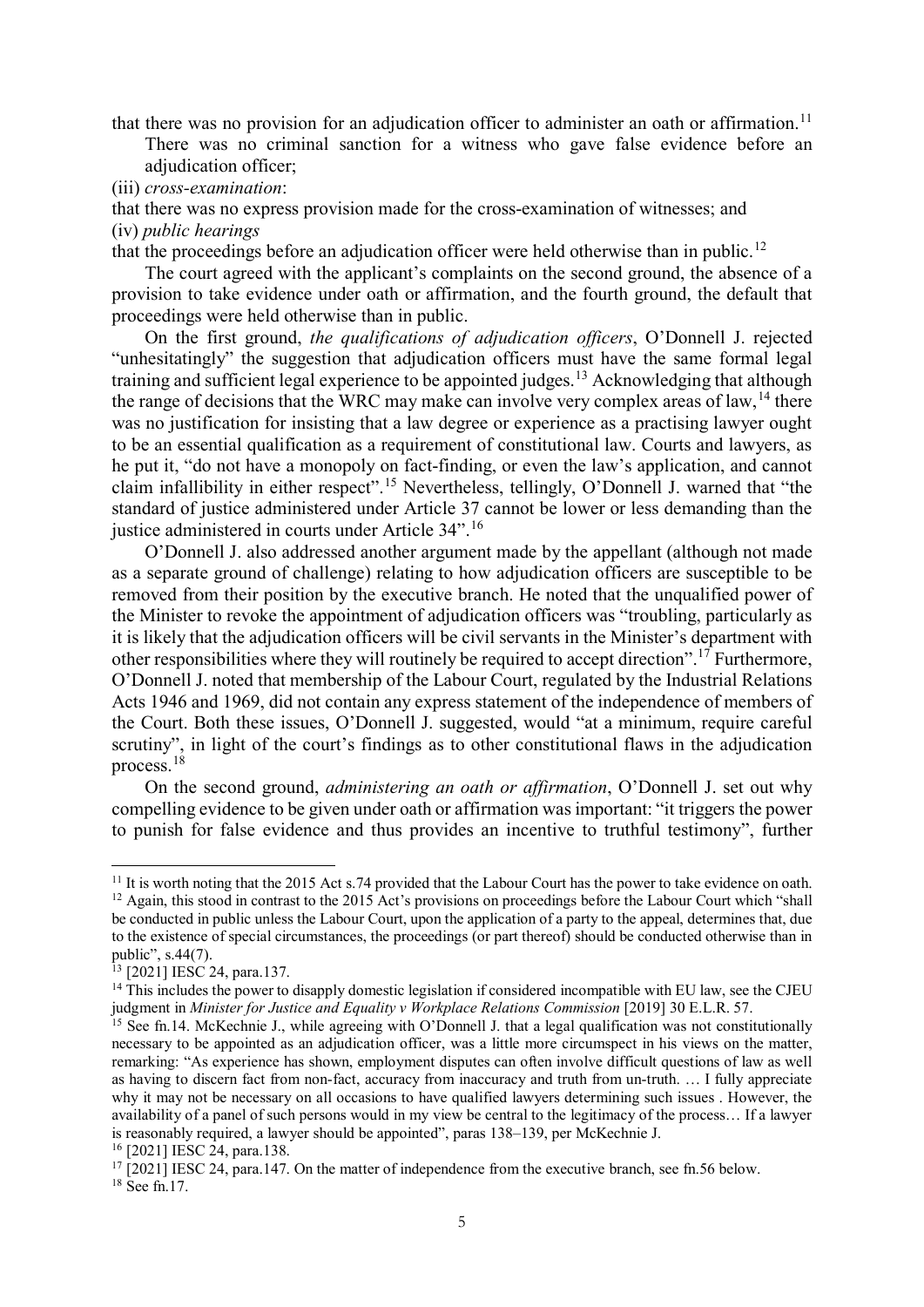adding that the requirement "is an important part of ensuring that justice is done in cases where there is serious and direct conflict of evidence".<sup>[19](#page-6-0)</sup> For these reasons he found that the absence of at least a capacity to allow the adjudication officer to require that certain evidence be given on oath or affirmation was inconsistent with the Constitution.[20](#page-6-1)

On the third ground, *cross-examination*, O'Donnell J. ultimately found that the absence of a specific provision in the 2015 Act providing for cross-examination at adjudication was *not* unconstitutional. Although he criticised the absence of such a provision as "unsatisfactory" in circumstances where adjudication is "meant to be capable of being operated by persons without any knowledge of the law, and for decisions to be made by persons without any broader legal experience or training, even though they may have very detailed familiarity with the statutory code in the field of employment law", O'Donnell J. noted that the 2015 Act is presumed to be constitutional, and also that the right to question and cross-examine witnesses was stated in a guidance document on adjudication hearings, the *Guidance Note for a WRC Adjudication Hearing*, suggesting the WRC did not preclude cross-examination where necessary.<sup>[21](#page-6-2)</sup> This was enough to satisfy O'Donnell J. that the absence of an express reference to cross-examination in the 2015 Act itself did not render it unconstitutional.<sup>[22](#page-6-3)</sup>

On the fourth ground, *public hearings*, O'Donnell J. approached this question "through the lens of Article 37", which builds on the administration of justice as set out in Art.34.1, an essential aspect of which is that hearings ought to be in public.<sup>[23](#page-6-4)</sup> Therefore, O'Donnell J. reasoned, he could not "accept that there is a justification for a blanket prohibition on hearings in public before the adjudication officer".<sup>[24](#page-6-5)</sup> He outlined the reasons why public hearings are important. In a narrower and practical sense, publicity may bring forward further relevant evidence and witnesses, and allows a party to achieve public vindication, while in a broader sense, publicity allows for scrutiny of the fairness, competence and efficiency of the decisionmaker. O'Donnell J. continued that, historically, public hearings "have been regarded as fundamental to the administration of justice … a principle from which any exception must be justified".<sup>[25](#page-6-6)</sup> He brought home the significance of public justice by quoting Jeremy Bentham: "[w]here there is no publicity there is no justice. Publicity is the very soul of justice. It is the keenest spur to exertion and the surest of all guards against improbity."[26](#page-6-7)

Notably, however, O'Donnell J. curtailed this principled rhetoric by reflecting on the reality and needs of parties appearing before adjudication officers at the WRC: "there is a justification for calm, quiet, and private resolution of many disputes which may be of particular sensitivity for the participants", he observed.<sup>[27](#page-6-8)</sup> As such, he suggested that public hearings were by no means an absolute requirement and that it may be permissible to have a presumption in favour of private hearings at first instance—it was just the absolute ban on public hearings that meant that the 2015 Act fell foul of constitutional requirements.<sup>[28](#page-6-9)</sup>

<span id="page-6-0"></span><sup>19</sup> [2021] IESC 24, para.144, per O'Donnell J.

<span id="page-6-1"></span><sup>&</sup>lt;sup>20</sup> See fn.19. McKechnie J., concurring with O'Donnell J. on this point, expressed this in stronger terms: "the absence of an express power to administer the oath is utterly lacking in constitutional compliance." [2021] IESC 24, para.140, per McKechnie J.

<span id="page-6-2"></span><sup>21</sup> [2021] IESC 24, para.146, per O'Donnell J.

<span id="page-6-3"></span><sup>&</sup>lt;sup>22</sup> Again, McKechnie J. concurring with O'Donnell J. on this point, was more forthright, finding that while the Oireachtas' failure to expressly make provision for cross-examination in the 2015 Act was not fatal, it was "extremely difficult to understand". [2021] IESC 24, para.141, per McKechnie J.

<span id="page-6-4"></span><sup>&</sup>lt;sup>23</sup> [2021] IESC 24, para.142, per O'Donnell J.<br><sup>24</sup> See fn.23.

<span id="page-6-6"></span><span id="page-6-5"></span> $25$  See fn.23.

<span id="page-6-7"></span><sup>26</sup> See fn.23.

<span id="page-6-8"></span><sup>27</sup> [2021] IESC 24, para.143, per O'Donnell J.

<span id="page-6-9"></span> $28$  See fn. 27.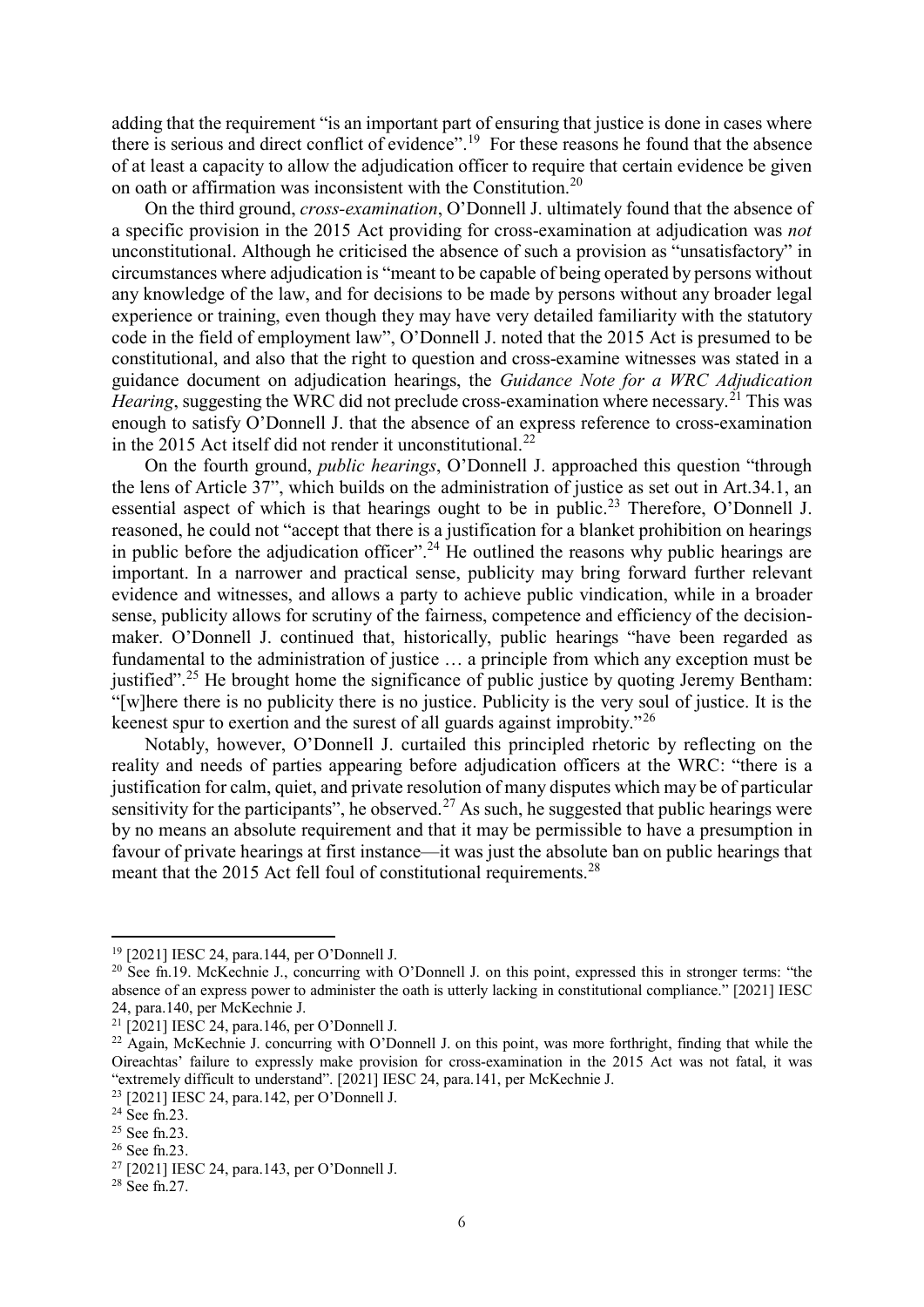These latter remarks are undoubtedly significant, affording wide discretion to legislators on this important question, leaving them open to formulate amending legislation such that all that is required is the *possibility* of public hearing in specific instances.[29](#page-7-0) The approach of the Oireachtas on this important matter is addressed below in Part 3.

All told, O'Donnell's J. analysis of these aspects of Pt 4 of the 2015 Act was fairly critical and pointed: the Oireachtas should not have legislated for WRC hearings to be automatically heard in private. They ought to have made provision for evidence to be taken under oath or affirmation, the absence of a specific provision for cross-examination of witnesses was "unsatisfactory", and the Government's powers to remove adjudication officers and Labour Court members or to decide not to renew their warrants of appointment was, at the very least, concerning. The consequences of the Supreme Court's decision are considered further in Part 3.

Part 2 describes the 2019 survey, its background and methodology and, following that, outlines participating representatives' views on the system.

#### 2: THE 2019 SURVEY

The 2019 survey was the third in a series of survey studies investigating representatives' views on state-provided workplace dispute resolution services in Ireland. In 2011, the author conducted the first survey of representatives, shortly before the Minister for Jobs, Enterprise and Innovation, Richard Bruton TD, announced his intention to reform the system, which later culminated in the 2015 Act.<sup>[30](#page-7-1)</sup> The survey obtained the representatives' views on the system in operation then, and gathered their views on, and suggestions for, reform. The results highlighted representatives' widespread dissatisfaction with the complex and convoluted system—one that almost all who partook agreed needed fundamental structural change.

The second 2016 survey was conducted in the aftermath of the reforms realised by the 2015 Act, one year on from the introduction of the two-tier system comprising the WRC and the revised Labour Court. While the results demonstrated some improvement in the perception of the overall structures, representatives nevertheless conveyed relatively high levels of dissatisfaction with aspects of the Adjudication Service.

The third survey conducted in Autumn 2019 investigated representatives' perceptions of the current state of the workplace dispute resolution system in Ireland introduced by the 2015 Act after a period of four years' operation.<sup>[31](#page-7-2)</sup> The attitudes expressed in this 2019 survey, therefore, perhaps paint a truer picture of the overall success or otherwise of the reform project than the 2016 survey did. Views in the 2016 survey were expressed quite soon after the new system's introduction and may have reflected, at least to some extent, the inevitable teething errors after such a fundamental overhaul. A clearer sense emerges from the 2019 survey on whether the reformed system has achieved the Government's stated objective upon their announcement, to provide a "world-class workplace relations service".<sup>[32](#page-7-3)</sup>

<span id="page-7-0"></span> $29$  To some extent, although they came to opposite conclusions as to the constitutionality of s.41(13) of the 2015 Act, O'Donnell's J. treatment of this issue squares up with the comments of Simons J. in the High Court that "the general rule that justice must be administered in public should be considered *incrementally* … [t]he choice is not a binary one between (i) a hearing fully in public, or (ii) one completely *in camera*" [2020] IEHC 178, para.206. Simons J. ultimately concluded that the 2015 Act "achieves a compromise between publicity and privacy by ensuring that the decisions must be published, albeit on an anonymised basis" [2020] IEHC 178, para.207.

<span id="page-7-1"></span><sup>30</sup> Duffy (fn.2). Minister Bruton made this announcement at a High Level Conference, *The Workplace Relations Act 2015—One Year On*, UCD Sutherland School of Law, 1 October 2016.

<span id="page-7-2"></span> $31$  The survey was conducted in compliance with the author's institutional ethical requirements.

<span id="page-7-3"></span> $32$  Department of Jobs, Enterprise and Innovation (fn.2). Charleton J. described this labelling as "hyperbolic" and "unnecessary" given Ireland "is a first-world country" [2021] IESC 24, para.24.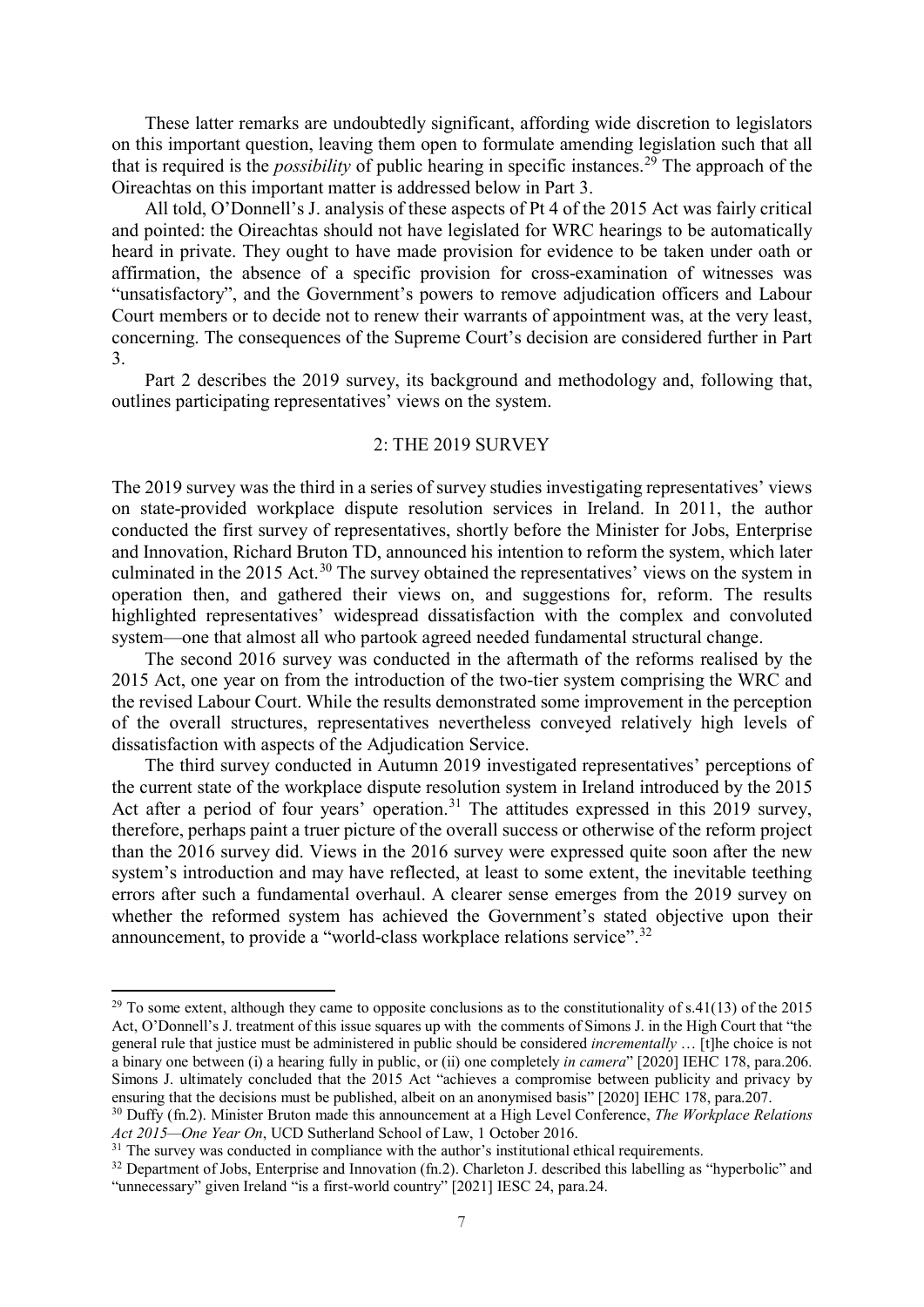The methodology employed for the 2019 survey was the same as for the previous two surveys, and targeted the same cohort: professional representatives who regularly represent complainants and respondents in employment law and industrial relations disputes in Ireland and who regularly appear before the relevant workplace dispute resolution bodies. This included solicitors and barristers, trade union representatives and employer organisation representatives. One hundred and four representatives responded to the 2019 survey, comprising 30 barristers, 33 trade union representatives, 31 solicitors (seven of which were working "in house"), seven employer organisation representatives and three others (two of whom described themselves as HR consultants/professionals and one representative from an NGO). Representatives were asked what type of client they generally represented: 34 identified as representing a mix of workers and employers, 35 identified as generally representing workers, and 35 identified as generally representing employers (six for employers mainly from the public sector, 16 for employers mainly from the private sector, and 13 for employers from both the private and public sectors). As such, the sample of representatives who participated in the 2019 survey represented a broad and balanced cohort of the community of professional representatives. [33](#page-8-0)

Like the previous two surveys, the 2019 survey was conducted through an online questionnaire on Google Forms, and disseminated by email to members of the Employment Law Association of Ireland, the Employment Bar Association, senior officials at Ibec, the Irish Congress of Trade Unions and major trade unions. Representatives were informed of the purpose of the study and guaranteed anonymity in their responses.<sup>[34](#page-8-1)</sup> Survey questions either used the Likert Scale method to ask representatives' satisfaction or agreement levels with particular statements or were open questions for them to comment in their own words on an issue.

To turn to the results of the survey, in broad terms, the main findings were that while there wassomething of an overall improvement in how representatives perceived the Irish workplace dispute resolution system relative to the previous survey results, nevertheless representatives reported persistent problems in how claims were processed and heard by the WRC at firstinstance—the subject matter of judicial scrutiny in *Zalewski*. At the appellate level, user representatives appeared broadly satisfied with the Labour Court's operations.

Perhaps the most significant result of the 2019 survey was that representatives were more positively disposed towards the system than they had been both in the pre-reform era in 2011 and in the immediate aftermath of reforms in 2016. In 2019, 48 per cent of respondents were either satisfied or very satisfied with the current system, compared to 31 per cent in the 2016 survey, and to just 11 per cent in the 2011 survey. Correspondingly, there was a decrease in dissatisfaction: 34 per cent of respondents were dissatisfied or very dissatisfied with the system in 2019, compared to 49 per cent in 2016 and 68 per cent in 2011. As such, the results pointed to an increasingly positive perception of the overall system.

Breaking the 2019 survey results down by professional cohort, barristers and employer representatives were particularly critical of the overall system. Broadly speaking, this mirrored results from the 2016 survey where trade union representatives were generally more satisfied than legal professional practitioners. Of the 30 responding barristers, 60 per cent were

<span id="page-8-0"></span><sup>&</sup>lt;sup>33</sup> By comparison, the 2011 survey generated 103 responses, while the 2016 survey generated 139 responses.

<span id="page-8-1"></span><sup>&</sup>lt;sup>34</sup> As a result, and necessarily, individual representatives' results cannot be individually tracked across the three surveys. The first of these studies was conducted as part of the author's Ph.D. thesis with the School of Law, Trinity College Dublin, Barry, "Reforming the Framework for Employment Litigation and Dispute Resolution in Ireland" (fn.2). The 2016 survey was undertaken by the author and commissioned by the Employment Law Association of Ireland, and the 2019 survey was conducted by the author in his capacity as a Lecturer in Law at the School of Languages, Law and Social Sciences, Technological University Dublin.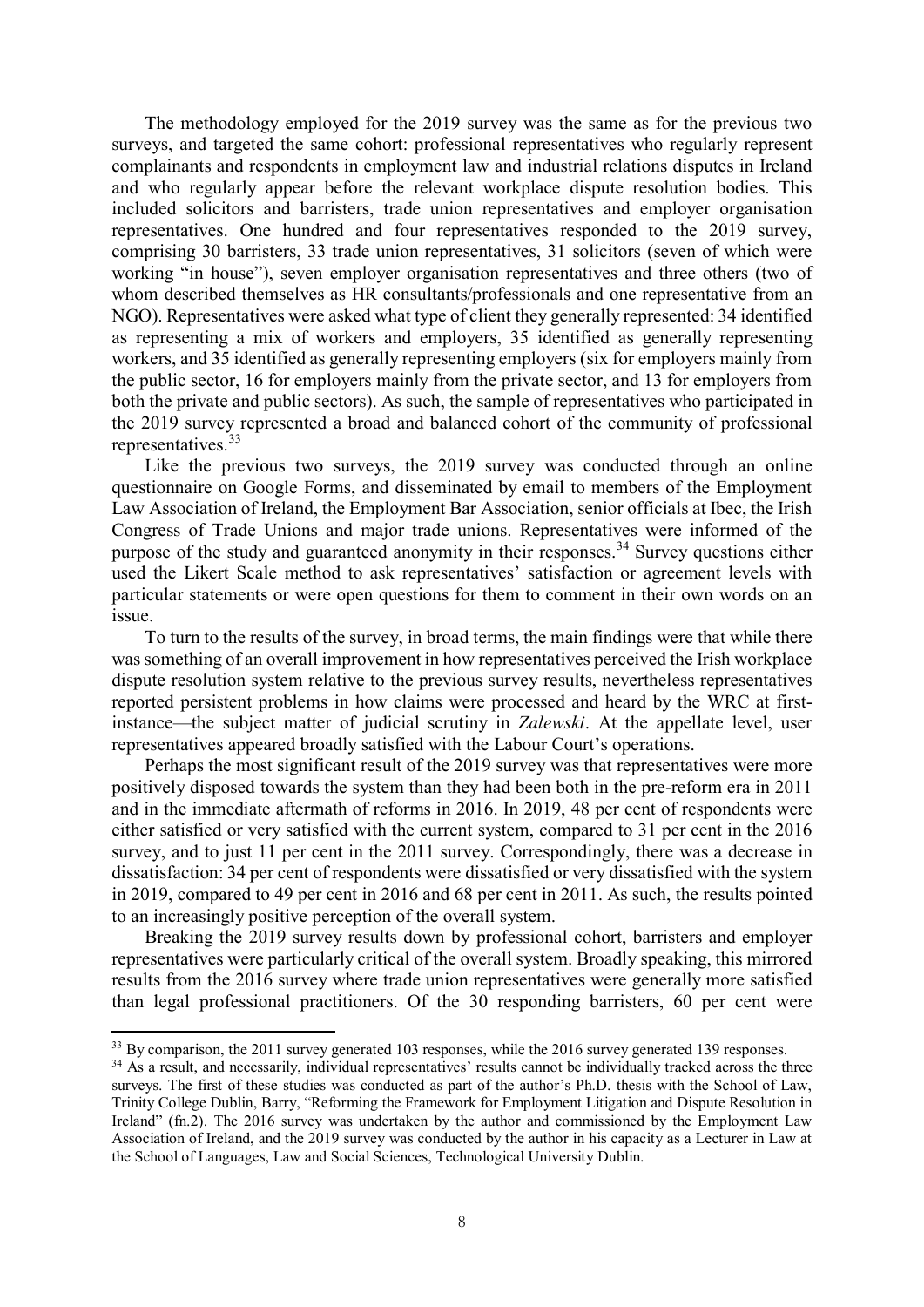dissatisfied, while 23 per cent were satisfied. Of the seven employer organisation representatives, five (or 72 per cent) were dissatisfied. By far the most positively-disposed professional cohort were the 33 responding trade union representatives: 73 per cent satisfied with the system, compared to just 9 per cent dissatisfied. Of the 31 solicitors, 45 per cent were satisfied, 39 per cent were dissatisfied. Compared to the 2016 survey findings, this result was a considerable improvement. In 2016, the 39 responding solicitors were very negatively disposed to the overall system: 82 per cent were dissatisfied, just 10 per cent were satisfied. That more solicitors were satisfied than dissatisfied in 2019 represents a significant change.

Respondents to the 2019 survey were also asked to compare the new system to the old one if they had experience of such. Although there was an overall improvement when compared to the results of an equivalent question in the 2016 survey, nevertheless, negative perceptions remained stubbornly high. In the 2019 survey, 45 per cent of respondents who had experience of both the old and new systems reported that the new system was either slightly or much better, while 40 per cent reported that it was either slightly or much worse. This was a better assessment than responses to the equivalent question in the 2016 survey where 34 per cent thought the new system was slightly or much better, while 66 per cent reported that it was slightly or much worse. Although a better reflection on the new system, nevertheless, that four out of ten representatives felt it had *disimproved* four years on from the introduction of reforms is telling and disappointing.

Breaking these results down into professional cohorts, once more barristers were particularly negatively disposed. Out of 29 responding barristers, 79 per cent thought the new system was either slightly or much worse than the old one, with just 14 per cent responding that they thought the new system was either slightly or much better. On the other hand, 50 per cent of the 30 responding solicitors preferred the new system to the old one, slightly more than the 40 per cent who thought it was worse. Once more, trade union representatives were the most positively disposed, with 55 per cent of the 31 responding trade union representatives reporting that the new system was slightly or much better than the old one, compared to 23 per cent who felt that the new system was slightly or much worse.

We now turn to results from the survey on four discrete areas under consideration: (i) complaints management at the WRC, (ii) adjudication at the WRC, iii) mediation at the WRC and (iv) operations at the Labour Court. Three of these four areas concern the WRC. Results suggest that while user representatives' perception of the competence of adjudication officers has improved, substantial concerns remain, particularly regarding the consistency of approach to hearings, the consistency of adjudication officers' decisions, and how complaints are processed at the pre-hearing stage. These concerns and issues were apparent in 2016 and remained so in 2019.

#### (i) *Complaints management at the WRC*

Of the representatives, 49 per cent were dissatisfied with the administration, processing and scheduling of complaints by the WRC, while 31 per cent were satisfied. This was a small improvement on results to the same question in 2016 where 60 per cent were dissatisfied and 30 per cent were satisfied. Nevertheless, that seven out of ten responding representatives were not satisfied is an undoubted cause for concern about how the WRC handles complaints at the pre-hearing stage. Asked to comment on the pre-hearing stage, thematically, representatives identified inflexibility and a lack of transparency in adjournments processes and dissatisfaction with notice times for hearings as concerns. Some, for instance, reported that they were refused adjournments when they were double-booked by the WRC. Asked to rate the method by which adjournments are sought and granted by the WRC, 57 per cent said that this was poor or very poor, while 16 per cent said that this was good or very good. This was a disimprovement on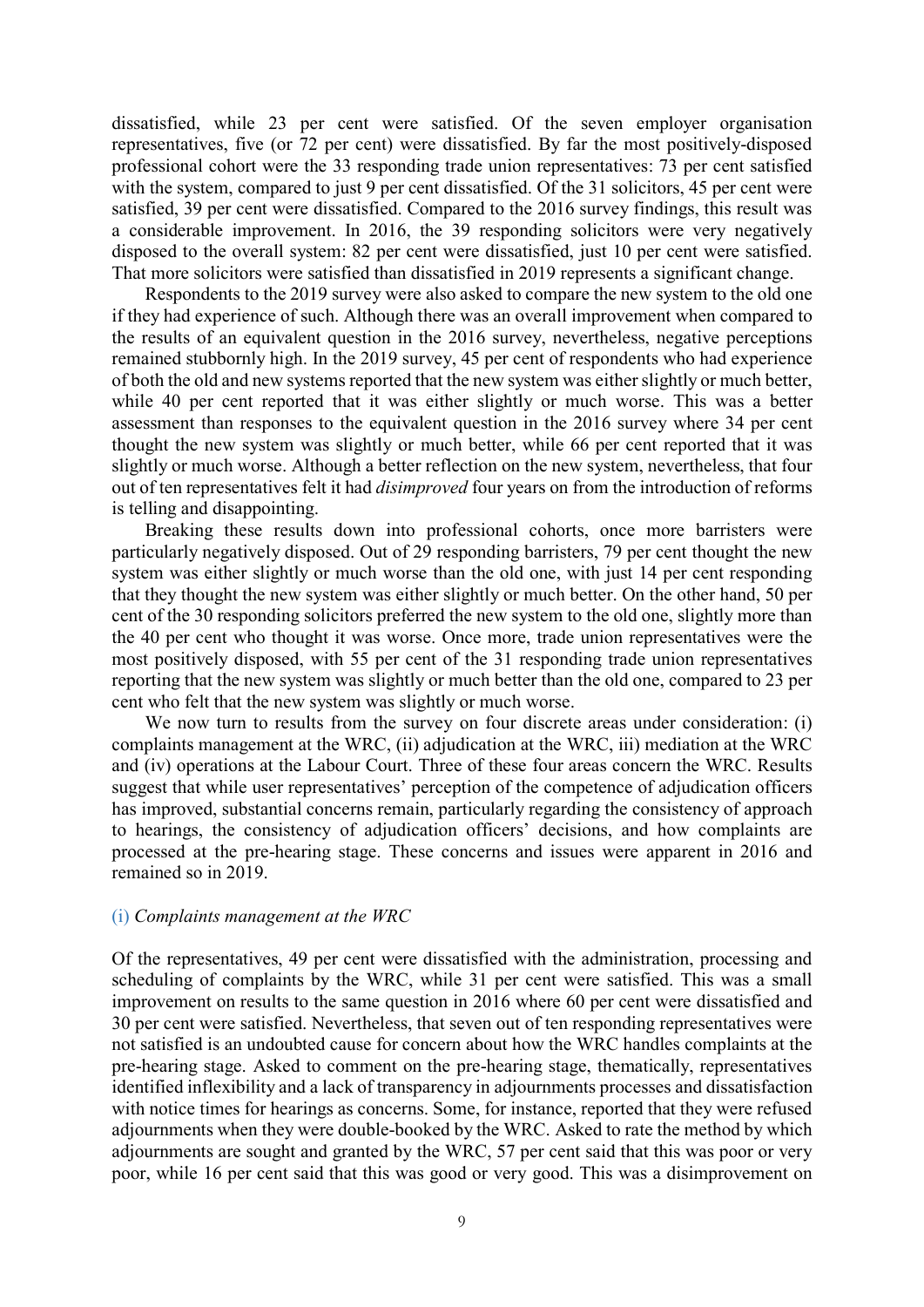the results to the equivalent question in 2016. Although there were some positive comments about new procedures introduced by the WRC to process adjournments,  $35$  discontent on this issue remained high, with representatives pointing to a lack of consistency and of clear principles in granting adjournments.

On a more positive note, compared to commentary on the pre-hearing stage before the WRC from the 2016 survey, there was a notable absence of negative comments about the handling and exchange of documents between parties, and to adjudication officers. This was a relatively common cause of complaint in the 2016 survey with many representatives commenting on inconsistencies in how different adjudication officers approached the exchange of documents at the pre-hearing stage.<sup>[36](#page-10-1)</sup> A further positive was an improvement in satisfaction ratings of communication and correspondence by the WRC to users before a hearing. In 2019, 46 per cent said it was good or very good, 18 per cent said it was poor or very poor, and 36 per cent rated it average. This compared to 2016 when 34 per cent said it was good or very good, 38 per cent said it was poor or very poor, and 28 per cent said it was average. Particularly positive, therefore, was that there was an improved perception among representatives of the WRC's communication and correspondence.

# (ii) *Hearings at the WRC*

.

Representatives were asked for their views on the competence of adjudication officers. More representatives were satisfied (47 per cent) than dissatisfied (31 per cent) with the competence of adjudication officers, although not by much more than they had been in 2016 when 40 per cent were satisfied compared to 31 per cent dissatisfied. In the 2019 survey, the majority of representatives who were dissatisfied or very dissatisfied with the competence of adjudication officers were barristers, making up 17 of the 32 barristers who took part in the survey or, in percentage terms, 53 per cent. Among the 30 barristers who responded to this particular question, just 23 per cent were satisfied, while 57 per cent were dissatisfied. This expression of dissatisfaction contrasted with the views of solicitors—of the 31 solicitors who responded, 39 per cent were satisfied, while 26 per cent were dissatisfied. As such, barristers were disproportionately dissatisfied with the competence of adjudication officers compared to other professional cohorts.

Thirty-seven representatives responded with further comments on the general operation of the Adjudication Service. Sixteen specifically commented negatively on the competence of adjudication officers. Recurring themes were a variety and inconsistency in the quality of adjudication officers, the inability of some to understand complex legal matters, and concerns over inconsistencies and improper application in how the rules of evidence are applied during hearings. These comments were mostly made by barristers or solicitors. That barristers were disproportionately more likely to be dissatisfied than others is telling. This finding—reflecting criticisms made by legal practitioners early on in the reform process—may stem from the absence of a requirement to be legally qualified, or to have a minimum level of legal professional practice experience to serve as an adjudication officer.[37](#page-10-2) As detailed above, similar arguments were made on the applicant's behalf in *Zalewski*, citing this author's 2016 survey, which pointed to representatives' dissatisfaction with the system as evidence that the absence

<span id="page-10-0"></span><sup>&</sup>lt;sup>35</sup> The WRC published new guidelines on postponements on 1 July 2021, see *www.workplacerelations.ie/en/complaints\_disputes/adjudication/postponement-policy/wrc-postponement-*

<span id="page-10-1"></span><sup>&</sup>lt;sup>36</sup> Barry, "Surveying the Scene: How Representatives' Views Informed a New Era in Irish Workplace Dispute Resolution" (fn.5) at 60.

<span id="page-10-2"></span><sup>37</sup> Mallon, "Employment Law Reform" (fn.2), 79–80; Bolger (fn.2) at 24.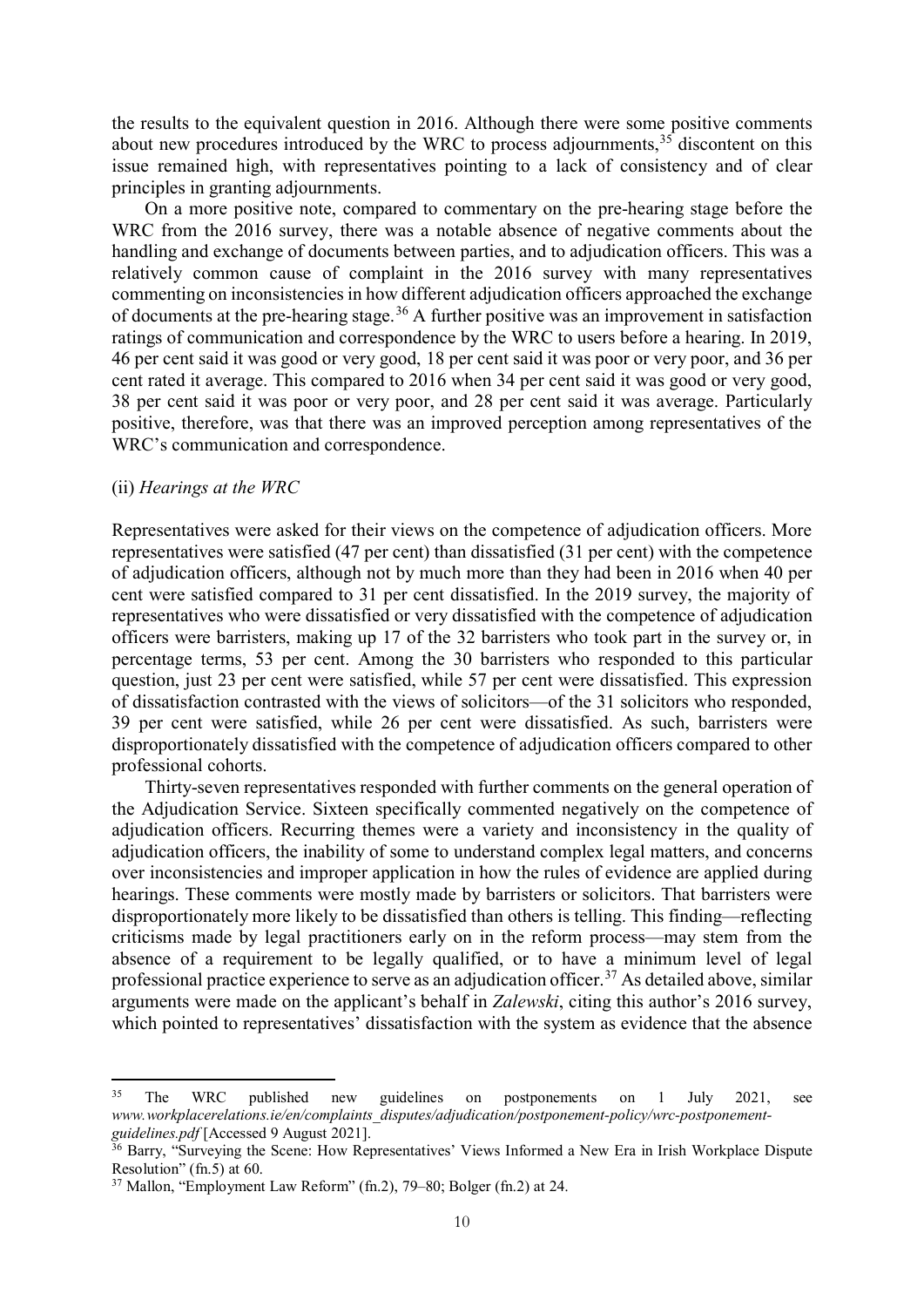of a requirement to be legally qualified led to systemic problems.<sup>[38](#page-11-0)</sup> However, as described above, the Supreme Court decided that the absence of such requirements for appointment was not unconstitutional.

As for how representatives rated the quality of adjudication officers' rulings, perceptions in 2019 were just marginally better than those expressed in 2016. In 2019, 38 per cent were satisfied and 38 per cent were dissatisfied, while in 2016, 31 per cent were satisfied and 37 per cent were dissatisfied.

Aside from the issue of competence of individual adjudication officers and the quality of their rulings, representatives expressed strong, predominantly negative views on the consistency of hearings before the WRC. Sixty-eight per cent disagreed that the format of hearings before adjudication officers was consistent from hearing to hearing, while 26 per cent agreed. Rather strikingly, this was a marginally worse result compared to 2016 when 63 per cent disagreed and 26 per cent agreed. Therefore, the results suggest that inconsistencies of approach at hearings cannot be attributable to an initial bedding-in period for the Adjudication Service's operations. That just over two out of three representatives believed adjudication hearings were inconsistent four years on is undoubtedly a concern. Many of the 37 comments on the Adjudication Service referred to inconsistency among adjudication officers and the conduct of hearings, with some flagging differences in approach during hearings as between mediative, inquisitorial and adversarial styles. Others highlighted variability in how rules of evidence were applied. When viewed alongside the result to a separate, but related question that over half (54 per cent) of representatives are dissatisfied with the consistency of adjudication officers' rulings—the overall picture that these results paint is rather negative. The possible reasons for inconsistencies at adjudication are explored in Part 3.

Overall, negative perceptions persisted regarding many aspects of the critical first-instance Adjudication Service provided by the WRC. The results from the 2019 survey suggested that there is a sizeable cohort of legal professional practitioners, particularly barristers, who remained deeply concerned that adjudication at the Adjudication Service is characterised by unpredictable and inconsistent procedures. Coupled with the finding that more experienced practitioners' perceived the new system as worse than the old one, it is reasonable to deduce that at least some legal professional practitioners remain of the view that a more legal, courtlike forum at first instance presided over by legally qualified adjudicators is a preferable mode of adjudication, particularly for the resolution of employment rights claims. These were characteristics of the Employment Appeals Tribunal, where a legally qualified chair (or vicechair) presided over hearings as part of a tripartite panel. A further finding from the 2019 survey lends weight to this suggestion: 58 per cent of 94 responding representatives (the majority of them solicitors and barristers) expressed the view that adjudication officers were less competent than members of the Employment Appeals Tribunal.<sup>[39](#page-11-1)</sup> Twenty-nine per cent expressed the view that adjudication officers were more competent than their predecessors on the Employment Appeals Tribunal. The next section considers representatives' views on the WRC's Mediation Service.

# (iii) *Views on the WRC's Mediation Service*

The WRC's Mediation Service provides mediation in two main formats, telephone and faceto-face mediation, although telephone mediation is used much more often. Measured by case volume alone, adjudication, rather than mediation, remains very much the dominant mode of first-instance dispute resolution at the WRC. Mediation for employment rights issues is

<span id="page-11-0"></span><sup>38</sup> O'Donnell J., [2020] IESC 24, para.18.

<span id="page-11-1"></span><sup>&</sup>lt;sup>39</sup> It is acknowledged, of course, that this ought to be considered a general impression, particularly given some ordinary members of the EAT transferred to the role of adjudication officer when the WRC was established.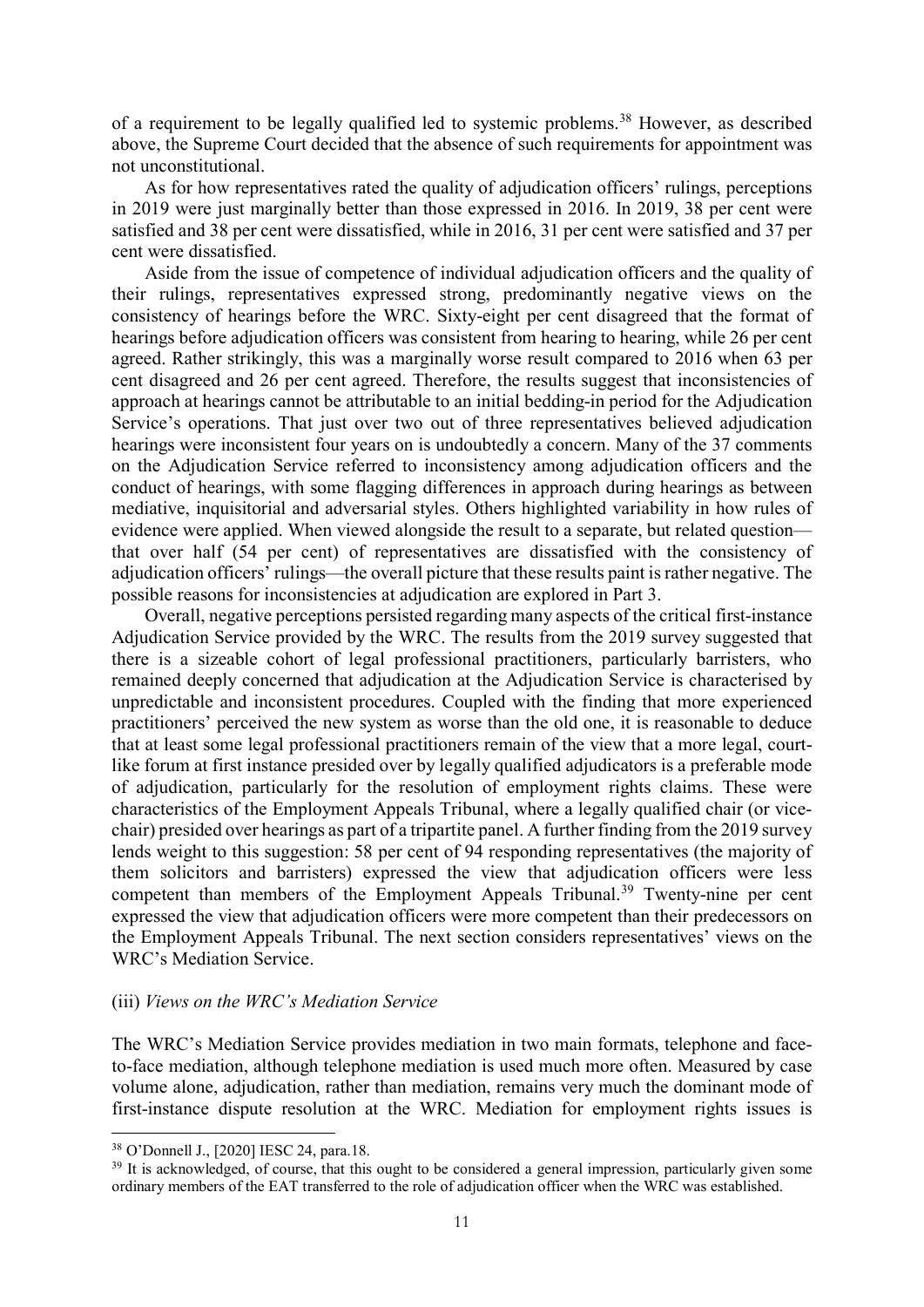dependent on submitting a claim to the Adjudication Service. The use of mediation and how it is presented to users, and the propensity for disputes to be triaged to adjudication are themes that will be returned to later in Part 3 of this article.

The 2019 survey asked representatives about their satisfaction with the general effectiveness of the Mediation Service to resolve workplace disputes. More representatives were dissatisfied (33 per cent) than were satisfied (26 per cent). Participants' commentary on the quality of the Mediation Service was quite polarised. When asked to provide general additional comments on the Mediation Service, 30 representatives responded. Five remarked that the face-to-face service was more useful than the telephone service. Seven representatives expressed concerns about availability, some recounting instances when mediation was not offered to them even after both parties requested it. Nevertheless, on this issue, there was something of an improvement in representatives' general views as to the availability of mediation services relative to the 2016 survey. In 2019, 33 per cent were satisfied with the availability of the WRC's face-to-face mediation service while 25 per cent were dissatisfied an improvement on corresponding figures from 2016, when 27 per cent were satisfied and 34 per cent were dissatisfied. Nevertheless, despite the improvement, availability of mediation appeared to remain a significant issue. Finally, two representatives commented that there was not enough flexibility and creativity in terms of the agreements that WRC mediators propose.

The results from the 2019 survey suggest that the WRC Mediation Service is not running optimally, and more could be done to improve both the effectiveness and availability of appropriate mediation in the future. In Part 3, suggestions are made for how bolstering the Mediation Service's service delivery could improve outcomes for parties seeking first-instance dispute resolution at the WRC.

#### (iv) *Views on the Labour Court*

.

The 2015 Act increased the Labour Court's jurisdiction considerably. Since its introduction, the Court has appellate jurisdiction over disputes under the full range of employment rights legislation. [40](#page-12-0)

Broadly speaking, representatives' satisfaction levels with the Labour Court expressed in the 2019 survey were considerably higher than they were with the WRC. This mirrors a similar trend from the 2016 survey. In the 2019 survey, 70 per cent expressed satisfaction with the administration and processing of claims at the Labour Court. Just 15 per cent were dissatisfied. These figures were broadly similar to those that the Labour Court enjoyed in the 2016 survey. In the 2019 survey, 71 per cent were satisfied with the competence of the Labour Court while 21 per cent were dissatisfied. This compared to 59 per cent satisfied and 13 per cent dissatisfied in the 2016 survey. Representatives in 2019 were generally satisfied with the quality of rulings issued by the Court: 62 per cent satisfied, 22 per cent dissatisfied, compared to 59 per cent satisfied and 12 per cent dissatisfied in 2016.<sup>[41](#page-12-1)</sup> Representatives were also generally satisfied

<span id="page-12-0"></span><sup>40</sup> For discussion on the role of the Labour Court within the system, see Kerr (fn.2); Mallon, "Employment Law Reform" (fn.2) at 77; Duffy (fn.2). Up until the introduction of the 2015 Act the Labour Court served as an appellate forum for complaints made under the Employment Equality Acts 1998–2015, the Organisation of Working Time Act 1997, the National Minimum Wage Act 2000, the Protection of Employees (Part-Time Work) Act 2001, the Protection of Employees (Fixed-Term Work) Act 2003, the Safety, Health and Welfare at Work Act 2005 and the Protection of Employees (Temporary Agency Work) Act 2012.

<span id="page-12-1"></span><sup>&</sup>lt;sup>41</sup> In 2021, two litigants separately successfully judicially reviewed the decision-making of the Labour Court, on the ground that the Court failed to give reasons for its decisions. In one instance, the Supreme Court found that the Labour Court failed to give reasons for its recommendation under procedures laid down in Chapter 3 of the Industrial Relations (Amendment) Act 2015, see *Naisiunta Leictreacht (NECI) v Labour Court* [2021] IESC 36, while in another instance, the High Court ruled that the Labour Court failed to give adequate reasons for its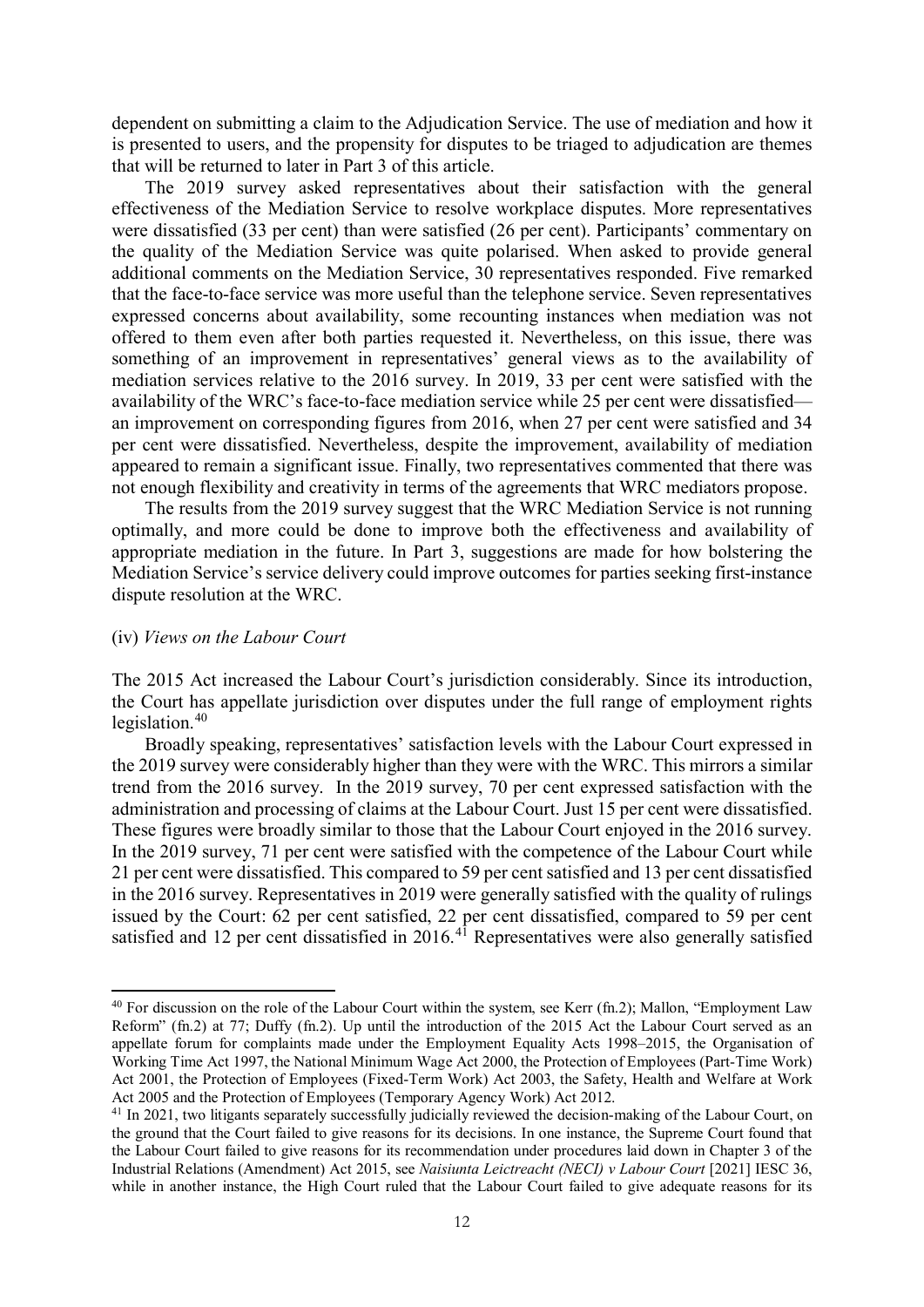with the consistency of the rulings made by the Labour Court: 61 per cent satisfied, 23 per cent dissatisfied, compared to 58 per cent satisfied and 18 per cent dissatisfied in 2016. 70 per cent of representatives agreed to some extent that the Labour Court had adapted well to its new increased role as a full appellate court for employment rights issues, while 22 per cent disagreed. In 2016, 56 per cent agreed while 20 per cent disagreed. It would appear then, that representatives are broadly positive about their experiences of the Labour Court in recent years, and more so than they were in 2016.

However, despite these positive results, 47 representatives provided additional, mostly negative, comments on the Labour Court. Some 18 representatives commented variously on some Labour Court members' hostile, rude, aggressive, intemperate or ill-tempered manner. These comments did not stem from one particular cohort, coming from representatives on both sides of the industrial relations divide and from barristers, solicitors and trade union representatives alike. Five representatives remarked that there was too much emphasis placed on written rather than oral submissions in the decision-making process.

Reflecting on the results of the 2019 survey on the whole, it seems that the bulk of representatives' concerns and criticisms of the new system focus on how disputes are resolved at first-instance at the WRC. Part 3 examines how the survey data can help to reflect on the system's successes and the ongoing challenges it faces, particularly in light of the Supreme Court's decision in *Zalewski*, and how, consequently, the system may be best served by recalibrating its first-instance dispute resolution offering by bolstering mediation, both in terms of how it is presented to users and how it is delivered.

## 3. REFLECTIONS, ANALYSIS, AND DEVELOPING THE SYSTEM

The three surveys combine to form a longitudinal study over the last decade on representatives' views on workplace dispute resolution services in Ireland at a time of fundamental change in the system. On balance, the survey results suggest that the new system for resolving workplace relations disputes is a significant improvement on the old one. They reflect gradual improvement in some key areas over the first four years of its operations, although considerable challenges remain.

Two successes stand out. First, the new system is undoubtedly far less convoluted and confusing than the old one. The 2015 Act delivered a two-tier adjudication structure for resolving workplace disputes, a structure that enjoyed representatives' widespread support in the 2011 survey before reforms were announced.<sup>[42](#page-13-0)</sup> The system ensures that users and their representatives now have a clearer path for resolving the vast majority of employment law and industrial relations disputes. Confusion over the vast array of entry points for complainants, duplication of claims to multiple agencies arising from the one set of circumstances, and forum shopping that arose under the old system have been eradicated.<sup>[43](#page-13-1)</sup>

Secondly, delays that were pervasive in the old system are no longer common.<sup>[44](#page-13-2)</sup> Although some suggest that delays can sometimes occur at various stages of dispute resolution processes under the new system, and although the COVID-19 emergency caused difficulties in processing

determination not to block an unfair dismissal claim on procedural grounds, see *The State of Kuwait v Kanj* [2021] IEHC 395.

<span id="page-13-0"></span><sup>&</sup>lt;sup>42</sup> Eighty-two per cent of representatives supported this model in the 2011 survey. The then-Chairman of the Labour Court, commented in 2012 that, "[i]f there is one thing that every participant in the debate generated by the Minister's proposals for reform of the employment rights adjudicative system appears to agree on, it is the need for reform". Duffy (fn.2) at 81.

<span id="page-13-1"></span><sup>43</sup> This was reflected in evidence from a leading employment law practitioner on behalf of the applicant in *Zalewski* who described the new system as a "tremendous advance" [2021] IESC 24, para.146, per O'Donnell J.

<span id="page-13-2"></span><sup>&</sup>lt;sup>44</sup> Thirteen representatives in the 2011 commented specifically on delays in the system then. Barry, "Surveying the Scene: How Representatives' Views Informed a New Era in Irish Workplace Dispute Resolution" (fn.5) at 53.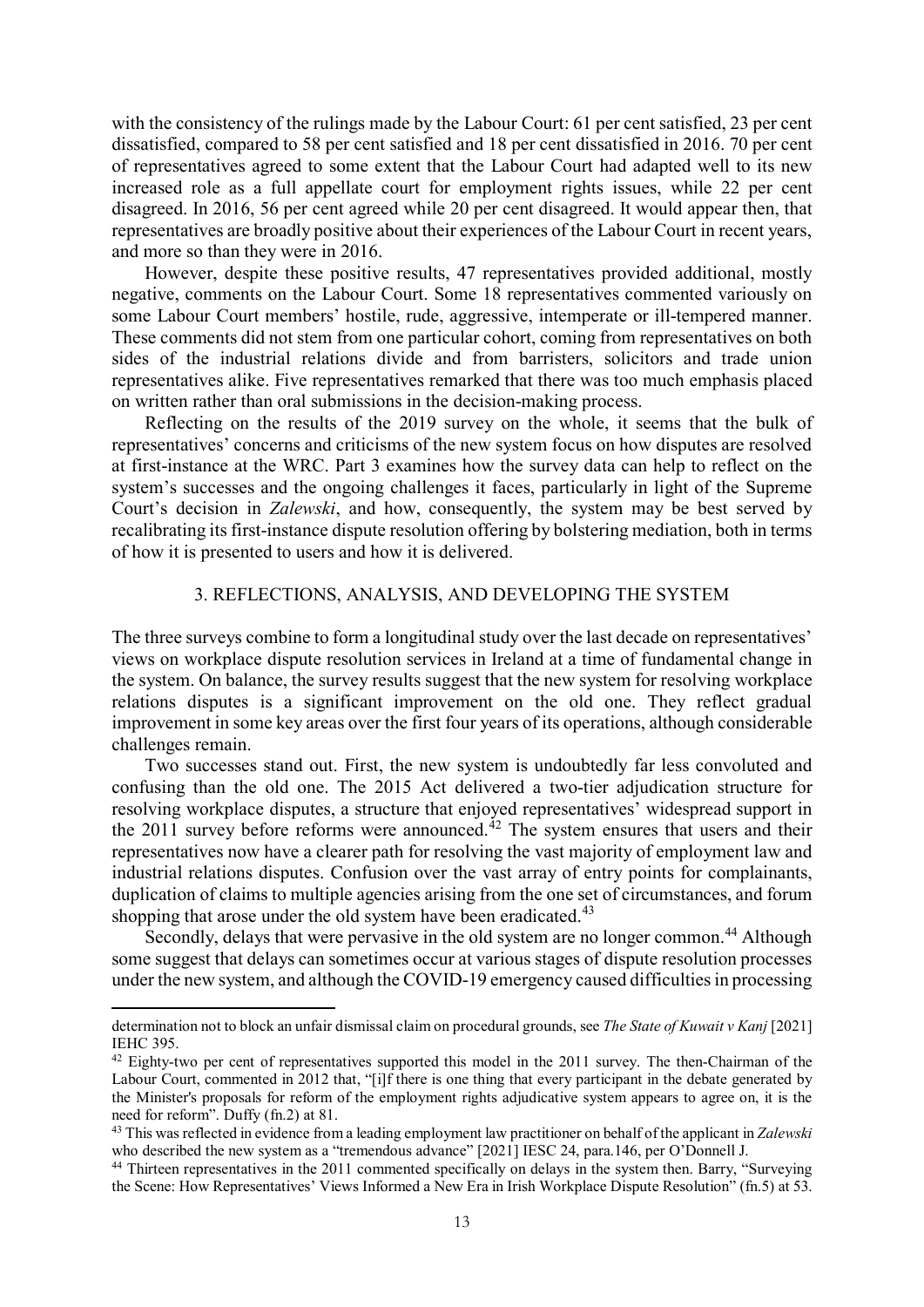complaints at the WRC, concerns about systemic delays are far fewer in number than they had been previously.

Despite these successes, significant concerns remain among representatives with the delivery of first-instance dispute resolution at the WRC. Most criticisms are directed towards the Adjudication Service, with unpredictability and inconsistency, in how adjudication is conducted, a dominant theme. These concerns overlap with the constitutional frailties identified in *Zalewski*, although the survey results point to wider issues with how first-instance dispute resolution operates.

What are the underlying reasons for representatives' negative views on the Adjudication Service? First, the wording in the 2015 Act that prescribes what an adjudication officer does, s.41(5)(a), is important because it provides context for the criticisms of inconsistency and unpredictability at hearings:

"An adjudication officer to whom a complaint or dispute is referred under this section shall—

(i) inquire into the complaint or dispute,

(ii) give the parties to the complaint or dispute an opportunity to—

(I) be heard by the adjudication officer, and

(II) present to the adjudication officer any evidence relevant to the complaint or dispute,

(iii) make a decision in relation to the complaint or dispute in accordance with the relevant redress provision, and

(iv) give the parties to the complaint or dispute a copy of that decision in writing."

To summarise then, an adjudication officer's basic duties are to inquire into the matter, hear the parties and allow them to present evidence, make a decision and give it to the parties in writing. The approach taken by the legislators is streamlined—perhaps a deliberate policy decision to diverge from the formalities of traditional court settings governed by extensive court rules of procedure. Layered onto the streamlined legislative framework is the WRC's *Guidance Note for a WRC Adjudication Hearing*, a "general guide for the structure and procedure of a WRC Adjudication Hearing", first published in October 2017.<sup>[45](#page-14-0)</sup> Notably, the *Guidance Note* opens with a statement that emphasises the substantial discretion adjudication officers have when conducting hearings: "[i]t is a matter for the Adjudication Officer to run the hearing/investigation as appropriate for the circumstances of the case and in accordance with fair procedures." As for how oral argument is conducted and how evidence is heard, the *Guidance Note* states at 6.3 that an adjudication officer "will take direct evidence from both parties and all other relevant witnesses, *if required*" [emphasis added], while at 6.4, "[t]he other party, or their representative, will be given the opportunity to question the parties and other witnesses regarding the evidence they have given." The overall tenor of the guidelines seems to facilitate, if not emphasise adjudication officers' considerable discretion in how they run hearings.

Contrast this to equivalent 2015 Guidelines issued by the Employment Appeals Tribunal (EAT), the WRC's predecessor for adjudicating the majority of termination of employment disputes. The EAT guidelines specifically stated that "rules of evidence *are applied* in the taking [sic] the parties' evidence" [emphasis added]. It set out that witnesses give direct evidence to the Tribunal (in general, under oath, for unfair dismissals cases), the other side then

<span id="page-14-0"></span> $45$ <sup>45</sup> *Guidance Note for a WRC Adjudication Hearing*, *www.workplacerelations.ie/en/Publications\_Forms/Guides\_Booklets/Guidance\_Note\_for\_a\_WRC\_Adjudicatio n\_Hearing.pdf* [Accessed 9 August 2021].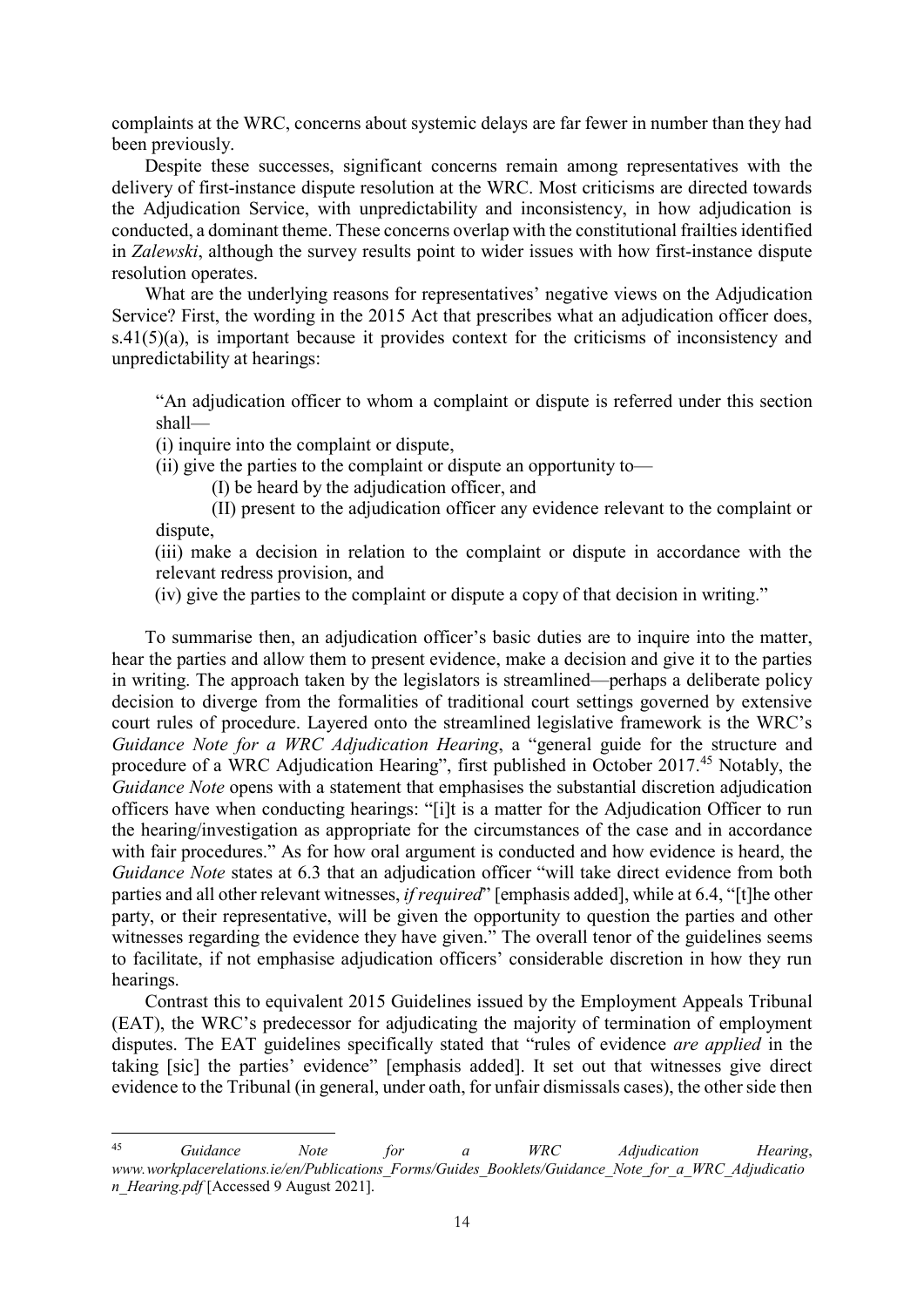engages in cross-examination, and if new matters arise, re-examination can take place.<sup>[46](#page-15-0)</sup> The EAT's guidelines were, therefore, considerably more prescriptive than the WRC's.

Some degree of flexibility of approach is desirable because the WRC necessarily has to cater for a very wide range of dispute types with different characteristics and qualities. To illustrate, a worker's complaint of not having received a written contract of employment is not the same, nor nearly as complex, as another worker's complaint of constructive dismissal coupled with an allegation of sexual harassment by a colleague. One senior official from the Department of Enterprise, Trade and Employment, appearing before an Oireachtas committee addressing the need for amending legislation after the *Zalewski* judgment, remarked that the WRC is a "very unique place" that must deal with "very simple matters and very complex matters and what we are trying to do is find the right balance whereby we are ensuring the administration of justice, that fairness is at the heart of it, that it is transparent and of a standard but at the same time it does not become a ten-year process".<sup>[47](#page-15-1)</sup> As O'Donnell J. noted in *Zalewski*, the WRC is trying "… to pursue the desirable objective of having any disputes resolved as speedily, cheaply, and informally as possible, and without the aspects of court proceedings which might be considered unnecessary and, in some cases, intimidating and inhibitory".<sup>[48](#page-15-2)</sup>

However, with flexibility and informality come concerns—among solicitors and barristers, in particular—about inconsistency and unpredictability at adjudication. The potential for such difficulties was flagged before the 2015 Act was passed. As the Workplace Relations Bill 2014 went through the Oireachtas, prominent employment law practitioners criticised its text on aspects of adjudication. Tom Mallon B.L. noted the "total lack of detail" in how hearings were to be conducted,<sup>[49](#page-15-3)</sup> while Marguerite Bolger S.C. flagged that there seemed to be an emphasis on adjudication possessing an inquisitorial, rather than an adversarial quality.<sup>50</sup> Bolger argued that, while an inquisitorial approach may be suitable for resolving industrial relations disputes, it "may not be so effective in dealing with the blatant conflicts of fact which can and do arise in employment law disputes".<sup>[51](#page-15-5)</sup> These comments were prescient, given the views expressed in both the 2016 and the 2019 surveys about inconsistencies and unpredictability in the adjudication process. In a similar vein, Bolger's criticism that the 2015 Act's provision for adjudication may be in breach of constitutional and ECHR rights also proved prophetic in light of the Supreme Court's decision in *Zalewski*. [52](#page-15-6)

Aside from the broadly-framed wording of the 2015 Act and the *WRC Guidelines* that followed, another reason for inconsistency and unpredictability at adjudication may be adjudication officers relying on previous experiences and modes of adjudicating at the old dispute resolution bodies in which they served. In 2015, adjudicators from each of the old

<span id="page-15-2"></span><span id="page-15-1"></span><sup>48</sup> [2021] IESC 24, para.138, per O'Donnell J.

<span id="page-15-0"></span><sup>46</sup> Employment Appeals Tribunal, *Guidelines for Employees, Employers, and Practitioners appearing before the Employment Appeals Tribunal*, October 2015. Such guidelines appear to have been based on legislative requirements for the conduct of certain proceedings under the Tribunal's remit. See regs.10–13, Redundancy (Redundancy Appeals Tribunal) Regulations 1968 (S.I. No. 24 of 1968) that provided, inter alia, that Tribunal hearings shall take place in public, and provided for procedures including calling witnesses and cross-examination. <sup>47</sup> Tara Coogan, Oireachtas Joint Committee on Enterprise, Trade and Employment debate on the Workplace Relations (Miscellaneous Amendments) Bill 2021: Waiver of Pre-legislative Scrutiny, 5 May 2021.

<span id="page-15-3"></span><sup>&</sup>lt;sup>49</sup> Commenting on the Bill, Tom Mallon noted "a total lack of detail as to how the hearings will be conducted". Mallon, "Employment Law Reform" (fn.2) at 77.

<span id="page-15-4"></span><sup>&</sup>lt;sup>50</sup> Marguerite Bolger noted that the wording in the Bill that described the adjudication officer's function at a hearing—to "inquire into the complaint or dispute"—suggested an inquisitorial rather than an adversarial approach. Bolger (fn.2) at 23.

<span id="page-15-5"></span> $51$  See fn.50 at 24.

<span id="page-15-6"></span> $52$  That said, it is worth noting that the vast majority of participants in the 2019 survey did not specifically allude to constitutional concerns. The more pressing and commonly-expressed misgivings among representatives related to inconsistency in the adjudication process, and unpredictability in how hearings play out.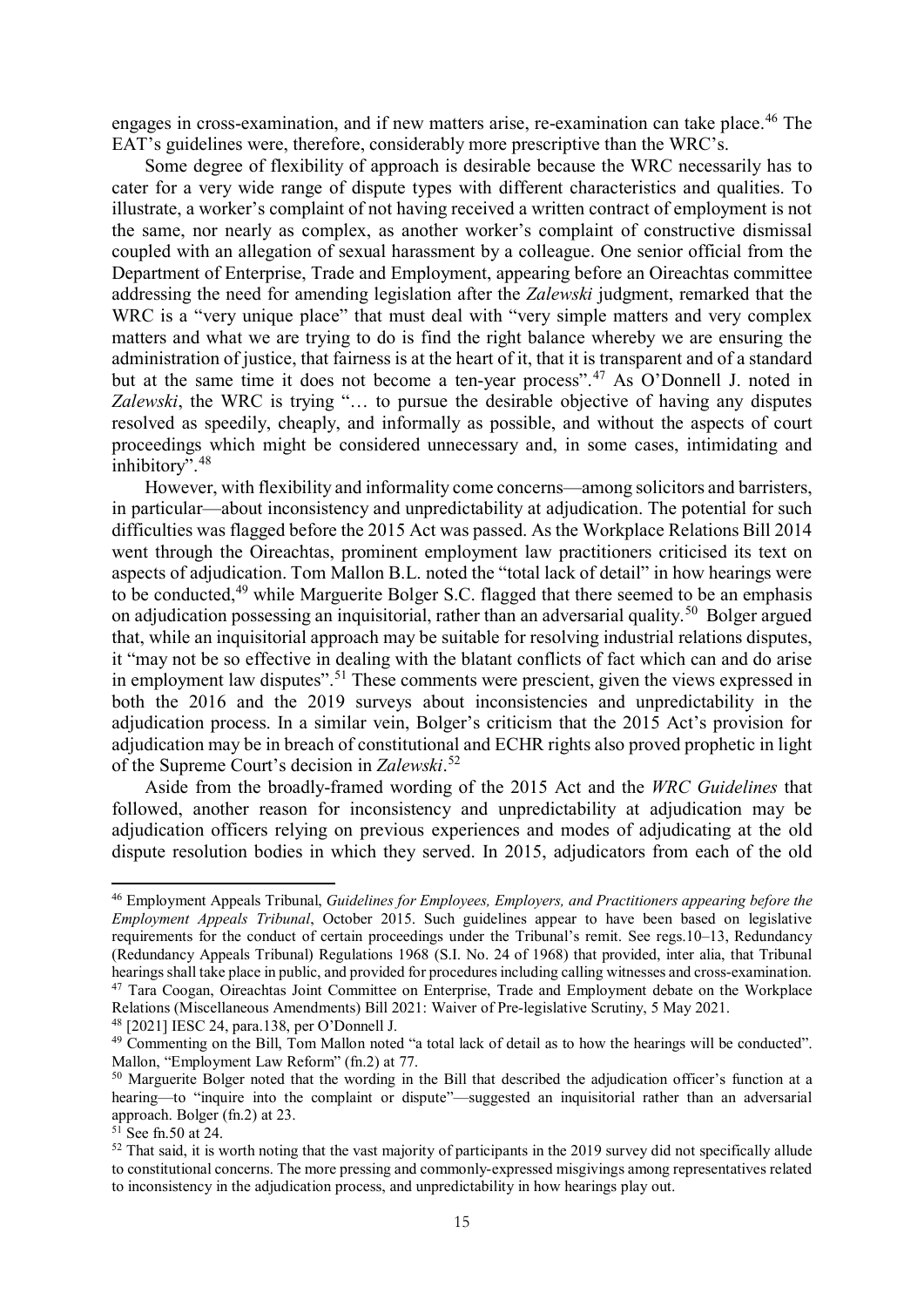dispute resolution bodies—each with its own practices and procedures, and culture of dispute resolution—transitioned to their new role as adjudication officers at the WRC. Commenting on the WRC's operations one year after its commencement in 2016, the then Director General of the WRC, Oonagh Buckley, remarked that the experiences and skills adjudication officers had acquired in the adjudicative bodies in which they had previously served "naturally inform how they go about their day to day work in the independent performance of their duties. We must respect that independence".<sup>[53](#page-16-0)</sup> Notwithstanding that, she agreed that the WRC ought to work with adjudication officers towards "a consistent and predictable approach to the management of hearings."<sup>[54](#page-16-1)</sup> Despite these commitments, survey responses taken three years later in 2019 suggest that such efforts have not worked—all the more surprising, perhaps, given an influx of newly-appointed adjudication officers between 2016 and 2019, and the expectation that procedures and practices at adjudication would have homogenised to a greater extent.

Where to next for the WRC and how can it improve its services to users? Critically, how can the WRC safeguard constitutional justice, while affording users a flexible and costeffective means of resolving their dispute? O'Donnell J. captured the inherent tension in what the WRC is trying to achieve: "[I]f the policy of informality and the rejection of expensive and potentially cumbersome legal procedures becomes a rejection of the law and those features of procedure necessary for a fair determination, then there is an unavoidable, and fatal, clash."[55](#page-16-2) The *Zalewski* decision presents an opportunity for the WRC to evolve and to improve its dispute resolution offering. The first, and most pressing, milestone, of course, is amending legislation to address the constitutional frailties identified in *Zalewski*, the Workplace Relations (Miscellaneous Provisions) Act 2021.

The Workplace Relations (Miscellaneous Provisions) Act 2021 ("the 2021 Act") was first published on 24 June 2021, proceeded through the legislative stages at a fast pace, and was signed into law by the President on 22 July. It directly addresses the constitutional shortcomings of adjudication at the WRC identified in *Zalewski*. It grants adjudication officers the power to provide for the administration of oaths or affirmations and for adjudication hearings to be heard in public by default, subject to exceptions. The 2021 Act also sets parameters on the Government's powers to appoint and revoke the appointment of adjudication officers,<sup>[56](#page-16-3)</sup> for the anonymisation of parties in published decisions of adjudication officers in certain circumstances, and provides that applications to the District Court in relation to the enforcement of decisions of adjudication officers shall be made on notice.<sup>[57](#page-16-4)</sup>

To focus on those provisions that directly address the declarations of unconstitutionality in *Zalewski*, the 2021 Act's provisions for oaths or affirmations are straightforward. Section 4 of the 2021 Act amends the 2015 Act at s.41(12A) by providing that an adjudication officer may require a person giving evidence in adjudication proceedings "to give such evidence on oath or affirmation and, for that purpose, cause to be administered an oath or affirmation to

<span id="page-16-0"></span><sup>53</sup> Oonagh Buckley, "Presentation of the Director General of the WRC" at a High Level Conference, *The Workplace Relations Act 2015—One Year On*, UCD Sutherland School of Law, 1 October 2016.

<span id="page-16-1"></span><sup>54</sup> See fn.53.

<span id="page-16-2"></span><sup>55</sup> [2021] IESC 24, para.138.

<span id="page-16-3"></span><sup>&</sup>lt;sup>56</sup> The question arises whether such parameters comply with the requirements of art.6 of the ECHR, specifically the entitlement to a hearing by an "independent and impartial tribunal established by law". See further on this matter, *Smith v Secretary of State for Trade and Industry* [2000] I.R.L.R. 6.

<span id="page-16-4"></span><sup>57</sup> While this had already been provided for through Ord.40C in Sch.2 of the District Court (Civil Procedure) Rules 2014, S.I. No. 17 of 2014, the purpose of the section in the 2021 Act, as described in the Explanatory Memorandum accompanying it, is to "strengthen the rights of employers in matters relating to the enforcement of decisions of an adjudication officer in the District Court".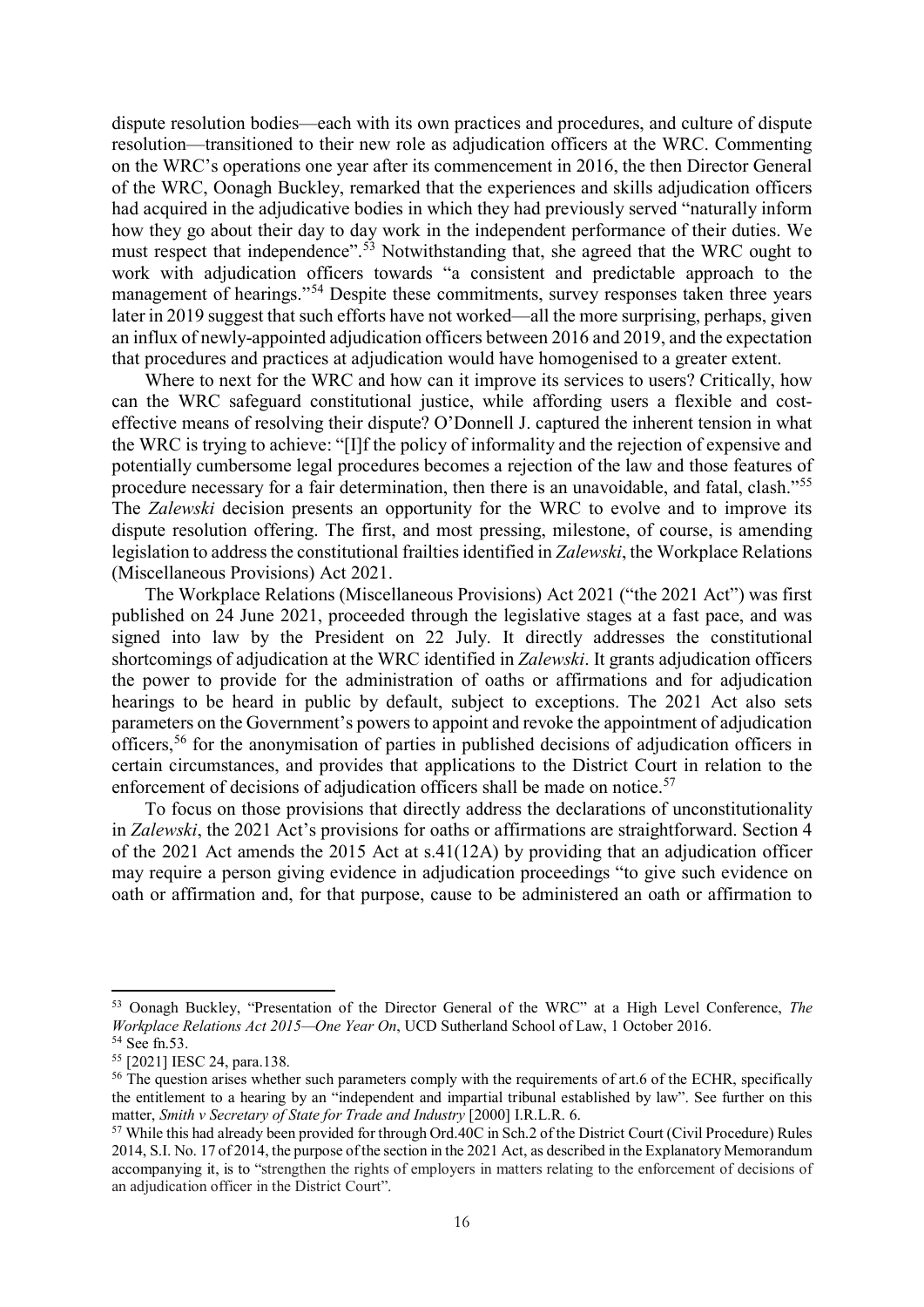such person".<sup>[58](#page-17-0)</sup> It further provides for substantial criminal penalties for persons making statements material in the proceedings that are, and that they know to be, false.<sup>[59](#page-17-1)</sup>

As regards the provision for adjudication hearings to be conducted in public, s.4 of the 2021 Act replaces s.41(13) of the 2015 Act that the Supreme Court in *Zalewski* declared unconstitutional insofar as it provided that hearings were to be conducted otherwise than in public. It amends s.41(13) of the 2015 Act such that it prescribes that adjudication hearings shall be heard in public, subject to a broadly framed qualification that an adjudication officer may determine, upon a motion or application by a party, that "due to the existence of special circumstances" all or part of the proceedings "should be conducted otherwise than in public". Section 4 of the 2021 Act also provides equivalent criteria regarding the publication of decisions and the identification of parties involved. By default, every decision shall be published on the internet subject to the adjudication officer's discretion to anonymise parties in published decisions by inserting the following wording into the 2015 Act at s.41(14): "an adjudication officer may determine that, due to the existence of special circumstances, information that would identify the parties in relation to whom the decision was made should not be published by the Commission". [60](#page-17-2)

The provision regarding hearings in public or private mirrors the provision for the conduct of hearings in the Labour Court in public by default, subject to the same exception. Although the legislative approach taken is like-for-like, it should be noted that the WRC and Labour Court operate in very different contexts. Firstly, the vast majority of complaints begin and end at the WRC, rather than proceed to appeal before the Labour Court. The issue of whether hearings ought to be heard in public or in private will therefore undoubtedly arise far more often at the WRC than it will at the Labour Court. Every party who wishes to engage with stateprovided adjudication will weigh up the prospect of public scrutiny of their matter, not just those who seek to appeal a decision to the Labour Court.

Secondly, the Labour Court operates as a tripartite panel, and as such its three members can—at least in theory, if not in practice—make the call together on whether there are special circumstances to host the hearing in private. An adjudication officer, on the other hand, must make such a call alone on what amounts to "special circumstances" for the hearing to be conducted otherwise than in public.

Thirdly, then, what amounts to "special" circumstances, both in the context of deciding to host hearings in private and in the context of anonymising parties' involvements in any decision that is published? It is worth noting that the legislators did not choose "exceptional" or "extraordinary" circumstances as the requisite threshold. Perhaps by setting the threshold to "special" circumstances rather than to a higher threshold, this envisages private hearings becoming relatively common case—indeed, as previously noted above, O'Donnell J. observed that it may even be permissible to have a presumption in favour of private hearings. However, during a Dáil debate on this subsection, Minister of State, Damien English T.D., gave some indication as to what was envisaged by "special circumstances", suggesting that they would

<span id="page-17-0"></span><sup>&</sup>lt;sup>58</sup> The 2021 Act also makes equivalent amendments to the Redundancy Payments Act 1967 s.39 and the Unfair Dismissals Act 1977 s.8.

<span id="page-17-1"></span><sup>&</sup>lt;sup>59</sup> The penalties on summary conviction are a class B fine  $(64,000)$  or to imprisonment for a term not exceeding 12 months, or both, or, on conviction on indictment, a fine not exceeding €100,000 or imprisonment for a term not exceeding 10 years, or both.

<span id="page-17-2"></span><sup>60</sup> The 2021 Act also makes equivalent amendments to s.39 Redundancy Payments Act 1967 and s.9 Protection of Employees (Employers' Insolvency) Act 1984. On granting anonymity, interestingly, while the 2021 Act provides for anonymising parties, it does not provide for anonymising witnesses. It is also worth considering, in this context, the Court of Justice of the European Union's approach to this issue, which is based on reconciling the principle of open courts and public information with the protection of personal data of "natural persons", per Regulation (EU) 2018/1725 of the European Parliament and of the Council of 23 October 2018. **[final sentence deleted – duplicate of 2nd sentence in this note]**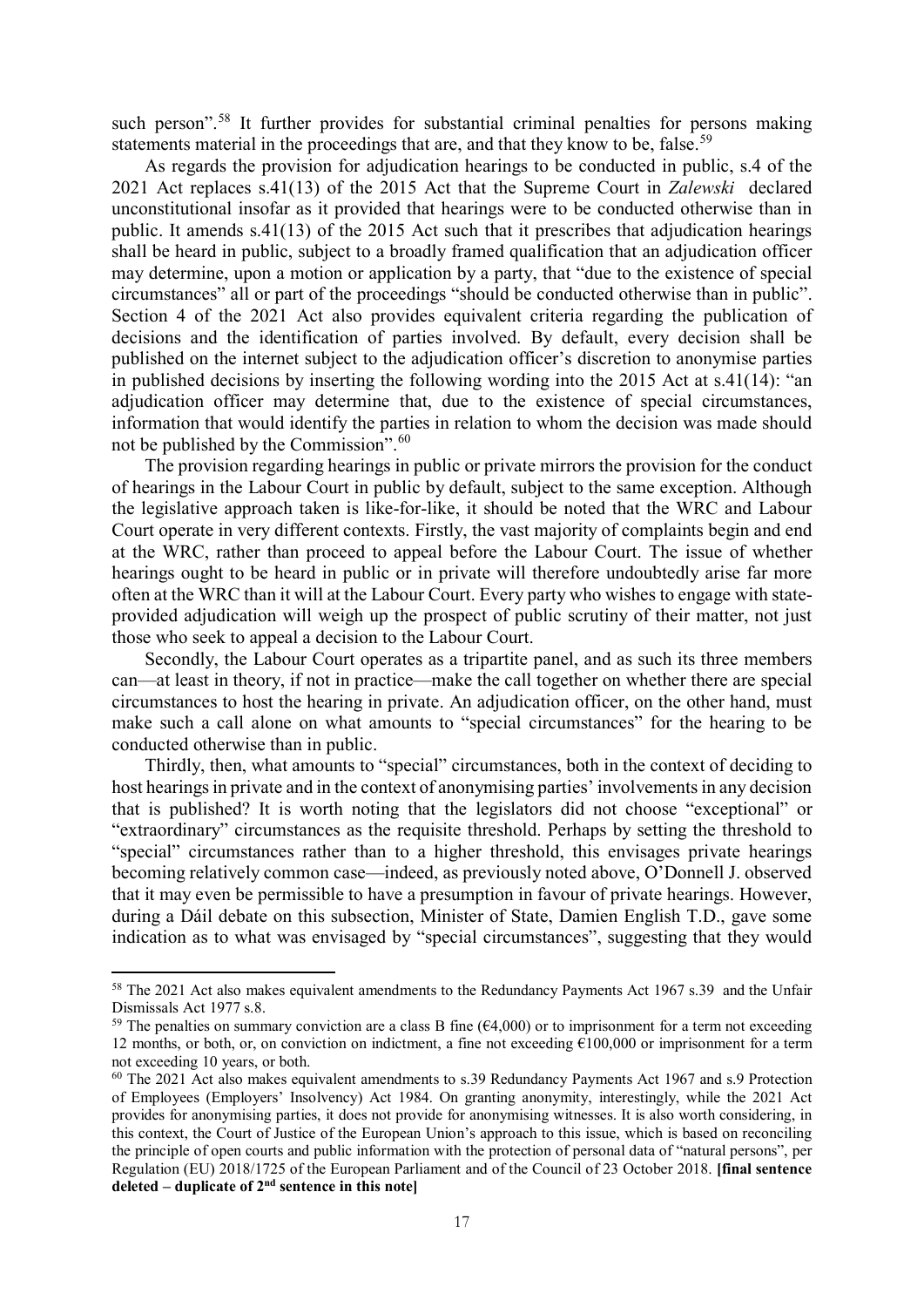arise in instances "such as cases involving a minor, a sensitive health or other social matter, sexual harassment or protected disclosures".<sup>[61](#page-18-0)</sup> It seems, then, that a complainant would not meet the threshold simply by expressing concern that, if their name is in the public domain as having taken a complaint to the WRC, this could potentially damage their future employment prospects. The Minister of State rejected an amendment tabled by four Sinn Féin senators to require the WRC not to publish parties' names where it would detrimentally impact on their securing employment in the future. He dismissed such concerns: public hearings at the WRC "would not deter employees bringing cases forward" and "[a]ny decent employer will not hold it against a potential employee who took a case to the WRC to vindicate his or her rights under our employment law", he contended.<sup>[62](#page-18-1)</sup> At the very least, it remains to be seen whether this is an overly optimistic view. At worst, some workers may well decide that "going public" to have their employment rights vindicated is simply not worth the risk of possibly damaging their career prospects. Or vice versa, an employer facing a spurious complaint from an unjustifiably disgruntled worker may decide to cut their losses and reach a settlement to avoid any reputational damage occasioned by a public hearing.

Whatever the case, where one party seeks a private hearing and the other contests this, there are, at present, no criteria other than "special circumstances" for an adjudication officer on which to base their decision. The 2021 Act appears to have been left deliberately openended. The Minister of State emphasised the importance of adjudication officers' discretion in this regard, in response to concerns from both T.D.s and Senators.<sup>[63](#page-18-2)</sup> He said that more detail and guidance will follow in the form of regulations and WRC guidelines.<sup>[64](#page-18-3)</sup> Regulations, at a minimum, will be necessary. If prescribing factors for determining what amounts to "special circumstances" is left to guidelines alone, this approach would arguably be tantamount to the approach O'Donnell J. highlighted as "unsatisfactory" in his judgment in *Zalewski*, albeit in a separate context—that cross-examination was not expressly provided for in the 2015 Act itself and, instead, was left to be provided for through guidelines. [65](#page-18-4)

The circumstances in which hearings will be heard in public or private, and whether parties will be publicly identified, are issues that are probably as significant as cross-examination. Adjudication officers will inevitably be asked, time and again, to make these important and contentious calls that may often make the difference between parties deciding to pursue or defend a claim or leave it be. From the legislation, there is little to go on. Further clarity on what factors an adjudication officer ought to consider in determining whether "special circumstances" exist will undoubtedly be necessary, to ensure that such decisions will be made robustly and consistently, and that inconsistencies and unpredictability do not arise. Otherwise, as one Dáil Deputy suggested, "[w]e would cause a bigger problem than we are trying to fix".<sup>[66](#page-18-5)</sup> It remains to be seen whether problems may arise, depending on the approach taken when the 2021 Act comes into operation.

<span id="page-18-0"></span><sup>61</sup> Dáil debate on the Workplace Relations (Miscellaneous Provisions) Bill 2021, 7 July 2021.

<span id="page-18-1"></span> $62$  See fn.61.

<span id="page-18-2"></span><sup>63</sup> Seanad Debate on the Workplace Relations (Miscellaneous Provisions) Bill 2021, 15 July 2021.

<span id="page-18-3"></span><sup>64</sup> See fn.63, the Minister for State stating that the intention is to "make sure we have all the i's dotted and the t's crossed in order that when we publish the regulations and guidelines, the adjudicator is given very clear guidance as to what we expect in these situations."

<span id="page-18-4"></span> $65$  [2021] IESC 24, para.146, per O'Donnell J. McKechnie J. was more forthright in his criticism: the failure to explicitly provide for such in the parent legislation was "extremely difficult to understand" [2021] IESC 24, para.141, per McKechnie J.

It is worth noting that the Workplace Relations (Miscellaneous Provisions) Act 2021 does not include an express provision for cross-examination.

<span id="page-18-5"></span><sup>&</sup>lt;sup>66</sup> Louise O'Reilly T.D., Dáil Debate on the Workplace Relations (Miscellaneous Provisions) Bill 2021, 2 July 2021.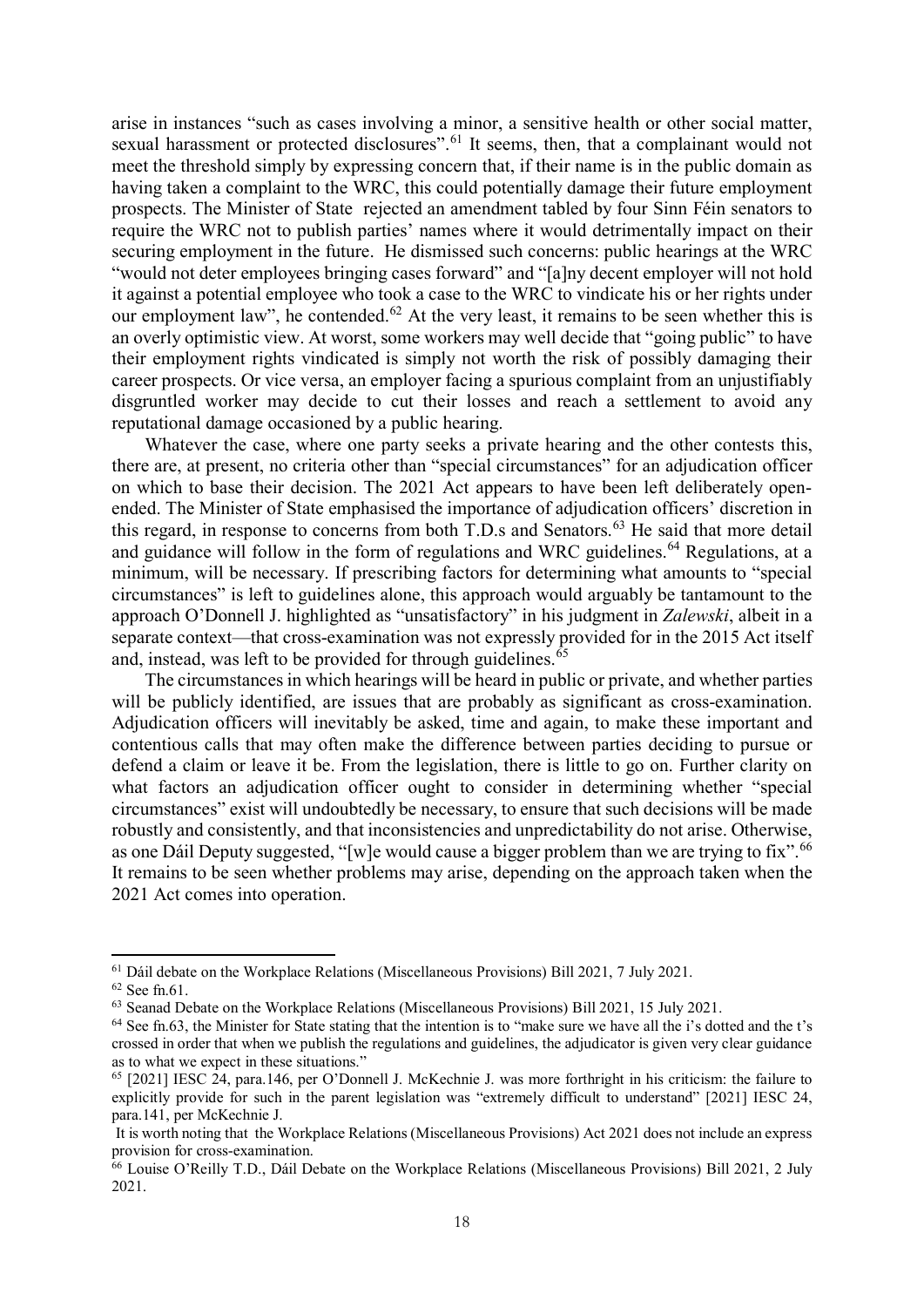Reframing dispute resolution at the WRC

Aside from addressing the immediate constitutional frailties identified in *Zalewski* through the Workplace Relations (Miscellaneous Provisions) Act 2021, the broader question is how the overall system for resolving workplace disputes can be improved. The longitudinal data presented by the three surveys are useful in this regard. As detailed above, debate and criticism around the new system have to date predominantly focused on how WRC adjudication hearings are conducted, and the inconsistency and unpredictability that has arisen. The problem may be an over-reliance on adjudication, and the key to improving how disputes are resolved at first instance by the WRC may be to widen the lens, to investigate how the WRC can better harness the potential of its full suite of dispute resolution mechanisms beyond merely the Adjudication Service. Those tasked with reforming the system and drafting the 2015 Act were doubtless aware of the potential that other dispute resolution mechanisms had for resolving workplace disputes, alongside adjudication. However, it seems that rather than harnessing the 2015 Act's "omnibus procedures which apply to a whole spectrum of decision-making" (as Simons J. put it in his High Court judgment in *Zalewski*) to the fullest extent, many disputes may end up at the Adjudication Service too readily, rather than being triaged elsewhere, or at least without due consideration being given to other modes of dispute resolution.  $67$ 

The unique characteristics of the WRC's workload, the full gamut of dispute types it must deal with, and the entirely laudable aim of providing flexibility to service users and informal channels for resolving their disputes, all point to the benefits of not only providing, but *fully resourcing* a multi-faceted, and multi-service dispute resolution offering to parties who come to the WRC. The 2015 Act provides for such a structure, but whether by accident or design or owing to the legacy of pre-existing fora for resolving workplace disputes, service users and their representatives predominantly converge on adjudication.

Breaking down the number of complaints before the WRC that are triaged to the different dispute resolution services is revealing. Adjudication is still very much the order of the day, bearing the burden of users' demands for a service to resolve their dispute. In 2019, the number of adjudications heard (5,009) amounted to about five times that of disputes that proceeded to full mediation (1,024). Of those 1,024 mediation processes, just 240 were face-to-face mediations, proportionately about 5 per cent of the total number of adjudication hearings in the same year. Equivalent figures for 2020 were highly skewed owing to the COVID-19 pandemic, with a hugely reduced number of adjudication hearings taking place, 1,899, owing to the forced postponement of hearing dates at various points during the year; 582 complaints proceeded to full mediation, 14 per cent of which were held face-to-face (circa 74 complaints), 85 per cent via telephone and the remainder (a handful it would seem) conducted virtually. A table detailing the number of face-to-face mediations from the calendar years 2016 to 2020 is set out below.

| 2016 | 2017 | 2018                         | 2019 | 2020      |
|------|------|------------------------------|------|-----------|
| 69   | 197  | 603 (This figure $\vert$ 240 |      | $74^{69}$ |
|      |      | 363<br>includes              |      |           |
|      |      | identical cases              |      |           |
|      |      | with a single                |      |           |
|      |      | employer). $[68]$            |      |           |

<span id="page-19-0"></span><sup>67</sup> [2020] IEHC 178, para.30.

<span id="page-19-1"></span><sup>&</sup>lt;sup>68</sup> In real terms, then, excluding this class mediation, 241 different face-to-face mediations took place in 2018.

<span id="page-19-2"></span><sup>&</sup>lt;sup>69</sup> This number is based on the following calculation: in 2020 there were 582 complaints that went to mediation. This number was multiplied by 14 per cent, the percentage of these complaints that proceeded to face-to-face mediation. It is important to note that restrictions as a consequence of the COVID-19 pandemic presented unique challenges to the WRC's operations, undoubtedly making organising face-to-face mediation more difficult.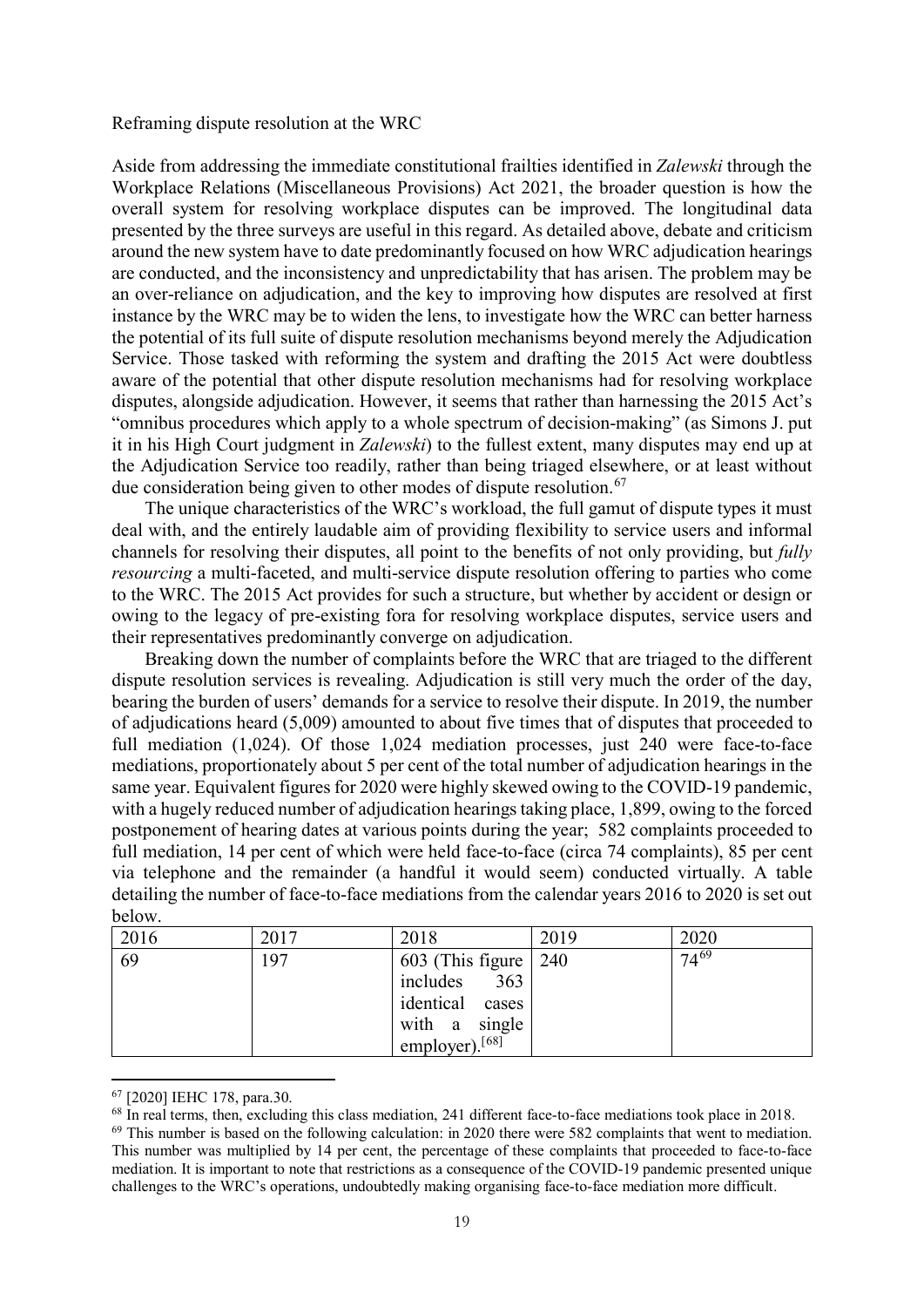In his decision in *Zalewski*, O'Donnell J. spoke of how many parties presenting before the WRC seek "calm, quiet, and private resolution" of their dispute.<sup>[70](#page-20-0)</sup> Perhaps the best place for calm, quiet and private resolution is very often at the Mediation Service, rather than at the Adjudication Service. As such, solutions may come from within the WRC and within the already established parameters of the 2015 Act. It may be a matter of emphasis and resourcing, while preserving the general structure of the 2015 Act and the WRC's dispute resolution offerings.

Before considering this further, it is important to acknowledge that mediation is not a panacea for all disputes and that adjudication is a necessary and fundamental part of the system. For many disputing parties—whether out of intransigence, a complete breakdown in a work relationship, or owing to the legal complexity of their claim—adjudication may be the only feasible option for resolving the dispute. However, representatives' criticisms in the 2019 survey, in particular, of inconsistency and unpredictability at adjudication may partly be a byproduct of adjudication officers' efforts to provide for flexibility and informality in a forum that is over-relied upon, one that is unnecessarily perceived as the "go-to" option for users and their representatives in many instances. Indeed, some representatives, lamenting inconsistency at adjudication hearings, pointed to some adjudication officers' mediative style.

Flexible and informal dispute resolution can be provided for by the WRC elsewhere, through a fully-resourced, properly presented Mediation Service, while ensuring that adjudication remains available but is used appropriately.

The data on case throughput at the WRC highlight the propensity for complaints to go to adjudication. Mediation is a relatively uncommon avenue, and where it does occur, the vast majority of mediation is conducted through the telephone service. On the numbers alone, it may well be argued that the Mediation Service is underused, and perhaps, as some have suggested, under-resourced.<sup>[71](#page-20-1)</sup> The WRC ought to consider ways to bolster its Mediation Service to make it a mainstay mechanism for resolving disputes for more users of the WRC. This involves a detailed consideration of how it is presented to potential users, and the substance and modes of delivering mediation and the concomitant increase in resources that may be required.

Encouragingly, this appears to be on the agenda. The WRC proposes to undertake a consultation process with its stakeholders to establish what informs parties' decisions to make use of mediation and what changes the WRC might introduce to increase usage of the service.<sup>[72](#page-20-2)</sup>

Some brief comparisons with other jurisdictions are worth considering. In Britain disputing parties must contact the Advisory, Conciliation and Arbitration Service (Acas) before an Employment Tribunal claim (the British equivalent of the WRC Adjudication Service) can be lodged. Acas has a statutory duty to offer the services of a Conciliator to explain and offer Early Conciliation to the parties for an initial period of up to one calendar month. The Conciliator has the discretion to extend that by two weeks if both parties agree that extra time may help resolution.

In New Zealand, the Employment Relations Authority (the equivalent of the WRC there) must first consider whether mediation has been used by disputing parties. By default, the

<span id="page-20-0"></span><sup>70</sup> [2021] IESC 24, para.143

<span id="page-20-1"></span><sup>&</sup>lt;sup>71</sup> On this, both Louise O'Reilly T.D. and Paul Murphy T.D. expressed the view that the WRC was underresourced in a Dáil debate on the Workplace Relations (Miscellaneous Amendments) Bill 2021, 2 July 2021. As described above, the 2019 survey data point to a sizable number of representatives expressing concern about the availability of mediation.

<span id="page-20-2"></span><sup>72</sup> Workplace Relations Commission, "Workplace Relations Commission 2020 Annual Report" available at www.workplacerelations.ie/en/publications\_forms/corporate\_matters/annual\_reports\_reviews/annual-report-*2020.pdf* [Accessed 9 August 2021], p.11.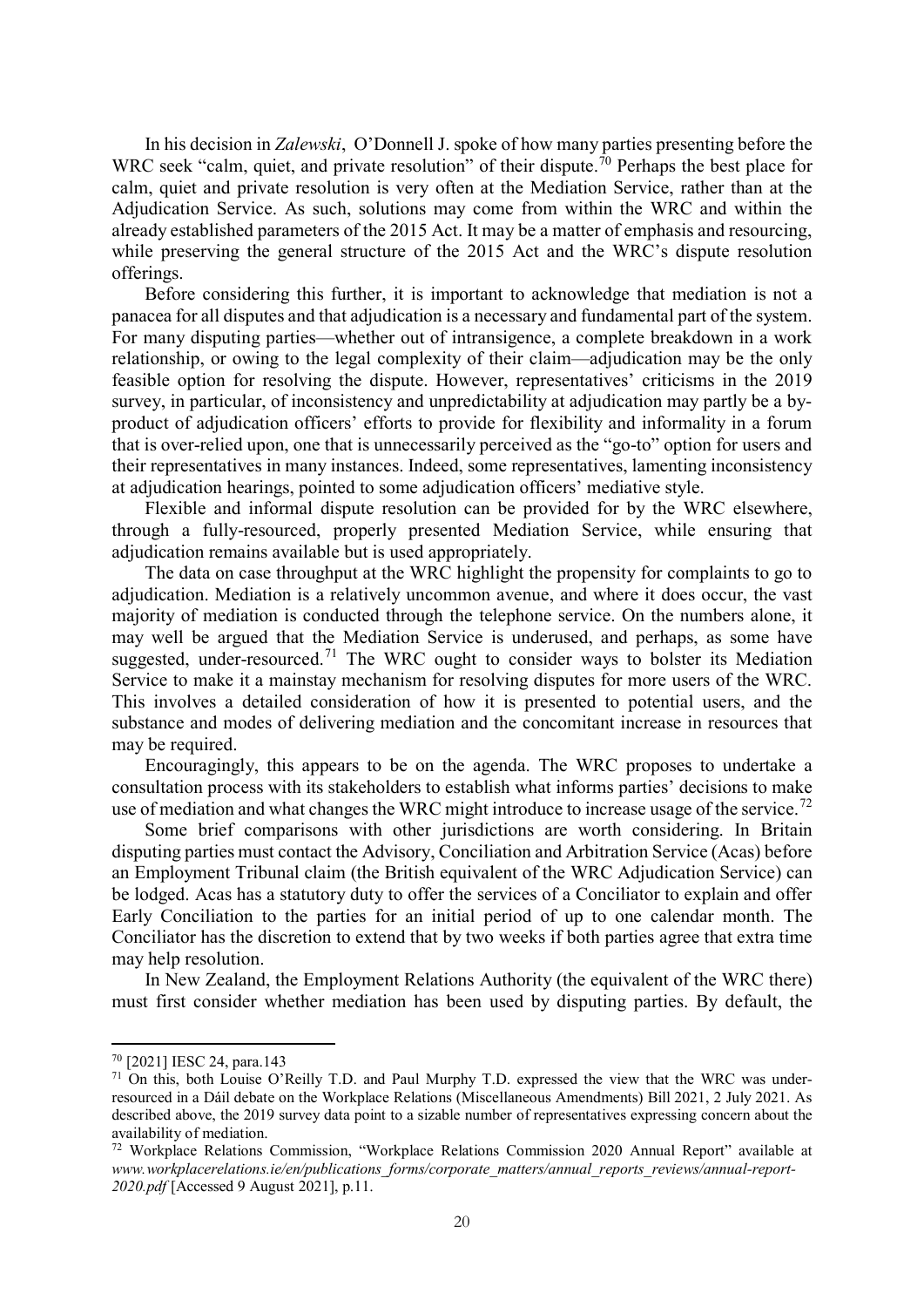Authority must direct the parties to the Authority's mediation service, unless the Authority considers that mediation will not contribute constructively to resolving the matter, or will not be in the public interest, or will undermine the urgent or interim nature of the proceedings, or will be otherwise impractical or inappropriate in the circumstances. There is also a legal obligation on parties to comply with a direction to mediation and attempt in good faith to reach an agreed settlement of their differences.

In both jurisdictions, then, mediation is not prescribed as an alternative to adjudication, but rather, adjudication is prescribed as an alternative to mediation. The default dispute resolution mode is the reverse. By contrast, mediation for employment rights issues at the WRC is, as they describe in their own words, "dependent on submitting a claim to the Adjudication Service".<sup>[73](#page-21-0)</sup>

What lessons can be learned from these jurisdictions? Both the British and New Zealand systems are designed to funnel claims into mediation as a first step, with adjudication the next step to be considered afterwards. Recalibrating the WRC such that parties *are mandated* to go to mediation may not be viable under the terms of the 2015 Act, and could conceivably be viewed as a barrier to parties' constitutional right of access to justice (recall that the Supreme Court decided in *Zalewski* that the Adjudication Service administers justice under a combination of Arts 34 and 37).<sup>[74](#page-21-1)</sup> Moreover, mandatory mediation may not be desirable: mediation experts often view voluntary participation as integral to its viability and success.<sup>[75](#page-21-2)</sup>

However, to turn to how mediation is presented: first, the WRC could recalibrate how it frames its two primary dispute resolution services—mediation and adjudication—to service users. They ought to be perceived by users and representatives as being of equal standing with each other, with one no more a default dispute resolution mechanism than the other. Although one cannot be entirely definitive about this, mediation at the WRC may currently be viewed by some users and representatives as something of a "boxed-off" category of dispute resolution, a secondary option, one that is couched as an "*alternative* dispute resolution" in the literal sense of the word and nothing more, rather than a mainstay dispute resolution mechanism in the way that adjudication is. Indeed, that access to mediation for employment rights disputes is contingent on filing a complaint to the Adjudication Service in the first place *renders* it an alternative, rather than as a standalone dispute resolution offering.

Aside from consulting with stakeholders, the WRC could draw from literature on the behavioural sciences, particularly nudge theory, pioneered by Richard Thaler and Cass Sunstein, to investigate behavioural reasons why users and their representatives may be inclined to opt for adjudication rather than mediation and to design behavioural interventions to present the Mediation Service as more than a mere secondary alternative to adjudication.<sup>[76](#page-21-3)</sup> Concepts from this field may help to explore why parties, and their influential representatives, may over-rely on adjudication rather than on mediation. For instance, one might hypothesise that *status quo bias* (the propensity to stick to default options—adjudication seemingly the default dispute resolution option at the WRC), *overconfidence bias* (being unrealistically optimistic about predicting one's prospects, say, one's chances of success at adjudication) and *salience bias* (making decisions based on what is familiar and visible—the WRC Adjudication

<span id="page-21-0"></span><sup>73</sup> WRC, *Mediation: A Users Guide*, p.1.

<span id="page-21-1"></span><sup>74</sup> See *Macauley v Minister for Posts and Telegraphs* [1966] I.R. 345 where Kenny J. recognised the right to access to justice as being a necessary inference of the administration of justice set out in Art.34.

<span id="page-21-2"></span><sup>75</sup> See Gary Smith, "Unwilling Actors: Why Voluntary Mediation Works, Why Mandatory Mediation Might Not" (1998) 36 *Osgoode Hall Law Journal* 847; Paul Venus, "Court Directed Compulsory Mediation—Attendance or Participation?" (2004) 15 *Australasian Dispute Resolution Journal* 29. Although, for alternative perspectives, see Melissa Hanks, "Perspectives on Mandatory Mediation" (2012) 35 *University of New South Wales Law Journal*  929.

<span id="page-21-3"></span><sup>76</sup> Richard H. Thaler and Cass R. Sunstein, *Nudge: Improving Decisions about Health, Wealth, and Happiness* (Penguin 2009).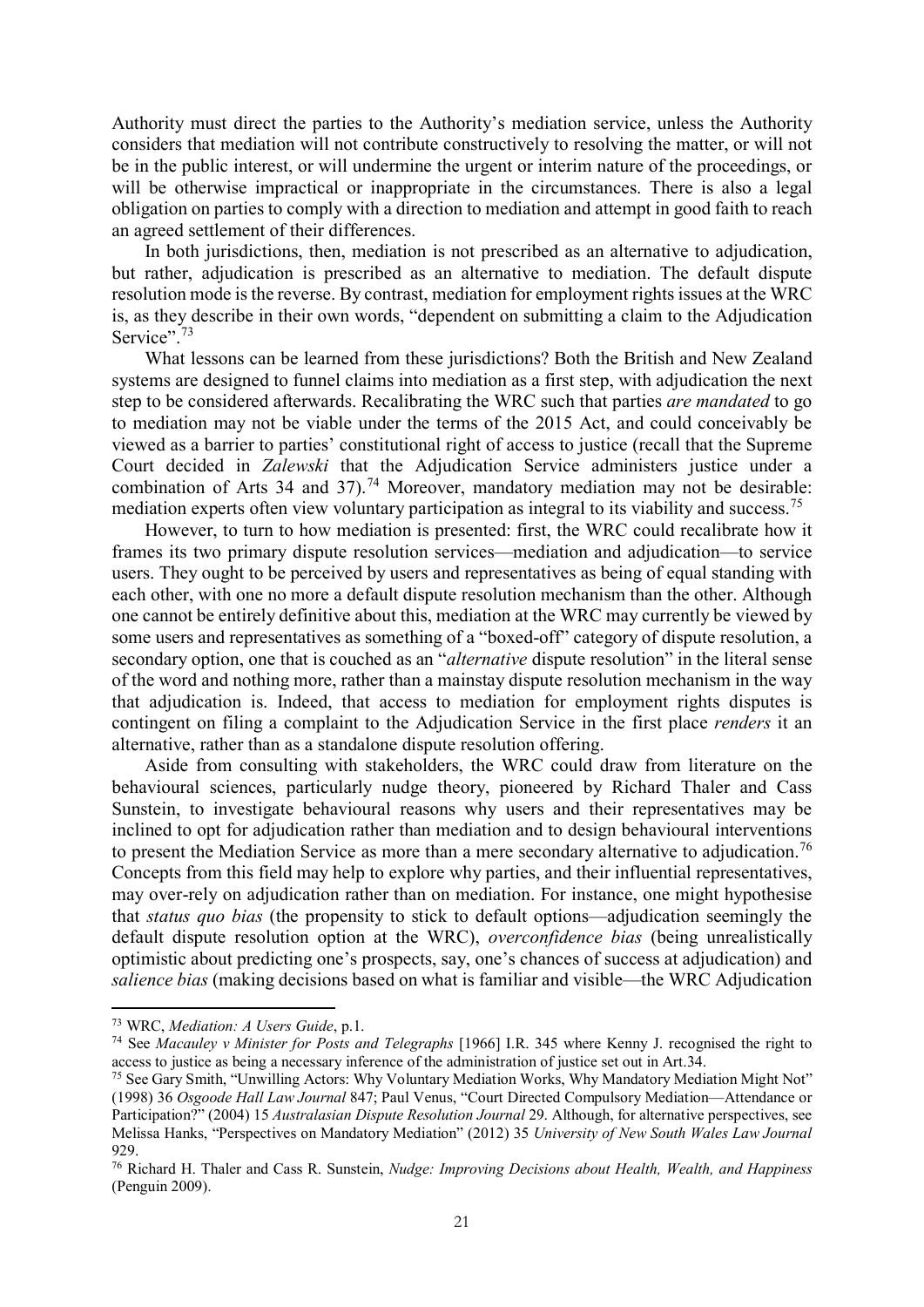Service is the salient, touchstone forum for resolving workplace disputes in Ireland), may all have a bearing on users' and their representatives' choices.<sup>[77](#page-22-0)</sup> Consequently, many may opt for adjudication rather than pursue mediation even when adjudication may not be the most useful and cost-effective choice for them.

Aside from how the WRC presents its mediation offering, it ought to consider the substance of its mediation offering and to explore ways to improve the Service's dynamism and attractiveness to users and their representatives. When mediation is made available (and it is worth noting that some respondents to the 2016 and 2019 surveys remarked that they were not offered mediation, even when both parties asked for it), as noted above, respondents seemed to view face-to-face mediation more favourably than the telephone mediation service. The apparent reliance on telephone mediation over face-to-face mediation is, therefore, striking, as is the almost entire absence of employing online video conferencing technology, an avenue that at the very least ought to be considered further, particularly in light of its normalisation during the COVID-19 pandemic. Some mediators suggest virtual mediation, and some of the features available through online video conferencing platforms, have advantages over inperson mediation. For example, the breakout rooms function on online video conferencing platforms can be useful for shuttle diplomacy.[78](#page-22-1) Further resources in terms of budget, ICT, personnel, or otherwise would become necessary. But it would be a cost worth bearing.

Mediation is, by its nature, a more malleable dispute resolution technique for workplace disputes than adjudication.<sup>[79](#page-22-2)</sup> Mediators can adapt their strategic approach to mediation to cater for the dispute at hand.<sup>[80](#page-22-3)</sup> Certainly, mediators can operate with more flexibility and discretion than adjudicators can, given the nature of mediation and given the constitutionally necessary constraints on how adjudication officers ought to conduct hearings following the Supreme Court's decision in *Zalewski*. Mediators can on the one hand be more evaluative and forthright in their assessment of the dispute where necessary, or facilitative on the other, eliciting resolutions to the dispute from the parties themselves, perhaps working towards creative resolutions that preserve or even improve workplace relationships. Through in-depth, comprehensive mediation sessions and processes, users may feel that their case has been properly oxygenated and that their rights and duties as workers and employers alike have been considered in a nuanced, and meaningful way. Mediation can also lead to bespoke resolutions that may not be available through adjudication.

Indeed, mediation has been employed in the context of resolving employment rights disputes in Ireland before, and according to users, very successfully. The Mediation Service that operated at the Equality Tribunal operated on a face-to-face basis from 2000 until the introduction of the new system. A survey of its users in 2009 demonstrated overwhelming endorsement for the Service with over 90 per cent of users rating the Mediation Officer's

<span id="page-22-0"></span><sup>&</sup>lt;sup>77</sup> See further on how these behavioural effects can affect choosing mediation as a dispute resolution option, Charmaine Yun Ning Yap, "What's in a Nudge? How Choice Architecture Surrounding Dispute Resolution Options can Increase Uptake of Mediation" (2019) 4 *Contemporary Issues in Mediation* 13.

<span id="page-22-1"></span><sup>78</sup> See, for example, Giuseppe Leonne, founder of Virtual Mediation Lab's demonstration of break-out rooms in the online video conferencing platform Zoom as a tool for shuttle diplmacy in online mediation, *How Shuttle Diplomacy Works in Online Mediation via Zoom*, available at *[www.youtube.com/watch?v=9\\_kx-MiPcwQ](http://www.youtube.com/watch?v=9_kx-MiPcwQ)* [Accessed 9 August 2021].

<span id="page-22-3"></span><span id="page-22-2"></span> $79$  On the nature of workplace mediation, and the competencies, skills and behaviours of effective workplace mediators, see Brian Barry and others, "Shaping the Agenda 1: Exploring the Competencies, Skills and Behaviours of Effective Workplace Mediators" [2016] Kennedy Institute Workplace Mediation Research Group. <sup>80</sup> Elsewhere, the author presents a framework for mediators to determine mediation strategy in workplace disputes depending on the nature of the dispute (the type of dispute, the relationship between the parties, the outcome agenda of the dispute all being factors). See Brian Barry, "A Strategy Model for Workplace Mediation Success" (2021) 6 *Mediation Theory and Practice* (forthcoming).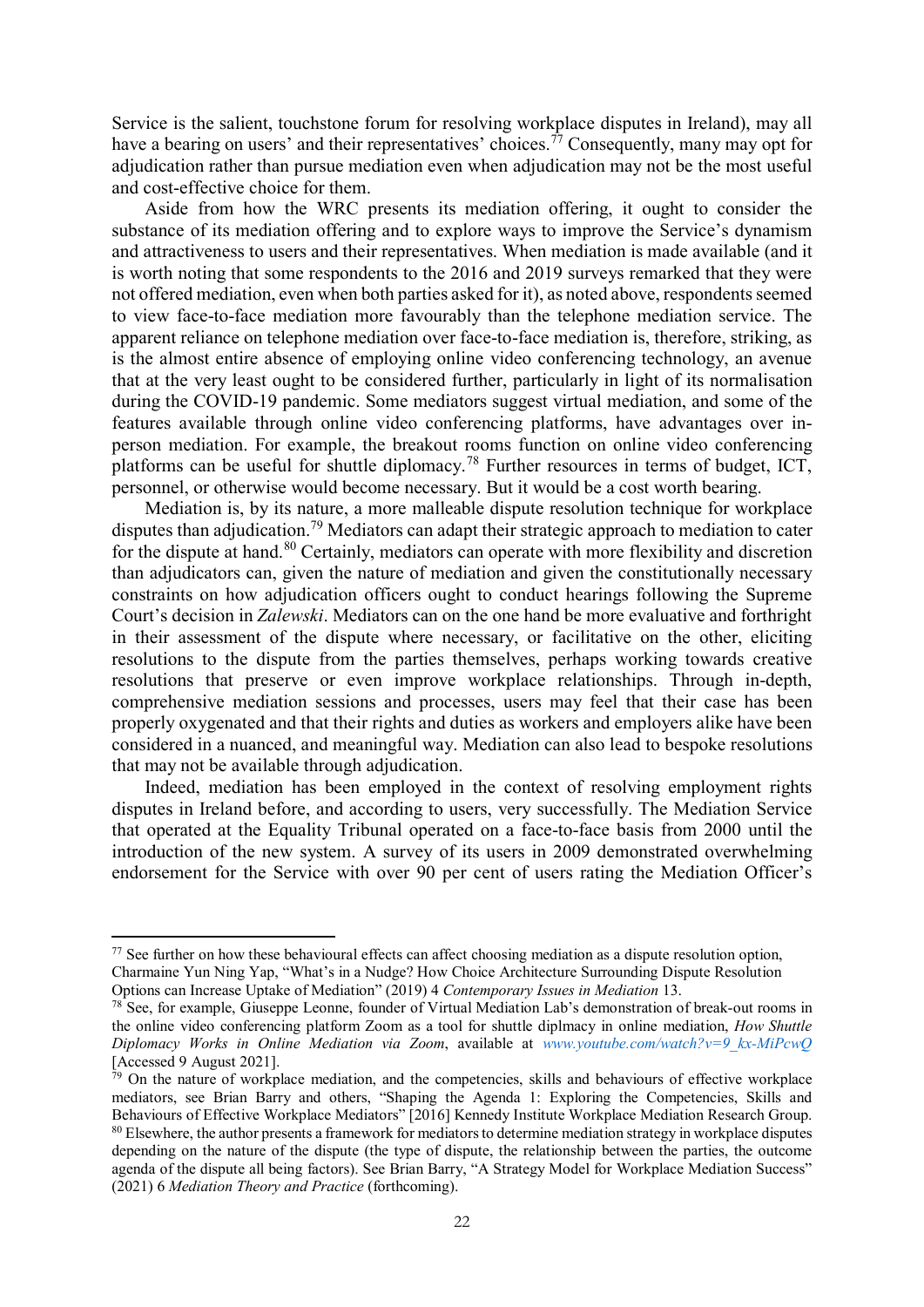fairness to both sides, the clarity of mediation guidelines, and their overall satisfaction with the Service as either "good" or "very good".<sup>[81](#page-23-0)</sup>

For a bolstered role to be given to the WRC's Mediation Service, and for it to enjoy wider success, would, of course, demand the confidence and buy-in from representatives from different professional backgrounds, legal practitioners or otherwise. Clear policies and guidelines to representatives on how mediation sessions will be conducted ought to be provided. Again, messaging and presentation are key. It is worth noting that representatives who responded to the 2011 survey, before the reforms were introduced, were well disposed towards the introduction of mediation or other alternative dispute resolution service as a *mainstream* means of first-instance dispute resolution: 69 per cent agreed or strongly agreed with the proposal, 15 per cent disagreed, while 16 per cent expressed no opinion. As the 2019 survey indicated, however, representatives' views on the Mediation Service in its current guise are mixed.

If the WRC were to bolster how it presents its Mediation Service and its modes of delivery, this may help to ensure that informality and flexibility are embedded within the system as a viable mainstream option, while at the same time, the necessary and appropriately rigorous standards of constitutional justice could be provided for through adjudication.

Notwithstanding all of the above, and to reemphasise, the Adjudication Service should of course necessarily remain fully available to those who will need it. A granular approach where a complaint gives rise to more than one issue can be taken. Complaints comprising multiple issues can be bifurcated between the two services.<sup>[82](#page-23-1)</sup>

The Adjudication Service should continue to serve as a cornerstone of the WRC's dispute resolution offering, and although it need not mimic an ordinary court, the "standard of justice" administered by it and now confirmed as falling under Art.37, cannot, as O'Donnell J. stated, "be lower or less demanding than the justice administered in [ordinary] courts under Article 34".<sup>[83](#page-23-2)</sup> The *standard* of processes that an adjudication officer is required to uphold, therefore, must not dip below that which would be expected in any ordinary court. With that requirement comes, perhaps, a necessary degree of rigour in terms of procedure, and a concomitant degree of formality, not to mention public scrutiny given that the default will be that hearings will be conducted in public. This more rigorous procedural approach will likely afford prospective users of adjudication some degree of certainty. In his judgment, MacMenamin J. put it simply: "[P]arties are entitled to know, in advance, the rules of procedure to be applied prior to embarking on a hearing."<sup>[84](#page-23-3)</sup>

Consequently, the Mediation Service, through better presentation and bolstered resources, including more reliance on face-to-face mediations and more use of online video-conferencing technology rather than on telephone mediation, could serve as a more meaningful counterpart and foil to adjudication than it has done to date (and vice versa), thereby ensuring that it provides the flexible and informal dispute resolution avenue that many users may seek when they come to the WRC, while, between them, mediation and adjudication can properly cater for the full gamut of disputes.

What is suggested here does not require any overhaul to the legislative framework set out in the 2015 Act, nor is the proposal geared towards purposefully funnelling users away from

<span id="page-23-0"></span><sup>&</sup>lt;sup>81</sup> Annual Report of the Equality Tribunal 2009, p.27. Experts spoke of the Service in 2008 "as a viable and appropriate avenue of redress" for claims of unlawful discrimination". Paul Teague and Damian Thomas, *Employment Dispute Resolution & Standard-setting* (Cork: Oak Tree Press, 2008), p.112.

<span id="page-23-1"></span> $82$  It is worth noting, also, that some complaints can be dealt with by written submissions by an adjudication officer under the processes set out under  $s.47(1)$  of the 2015 Act. This would seem to be more suited to more straightforward disputes that hinge entirely on documentary evidence— for instance, where a worker alleges their employer failed to provide them with a written statement of terms of employment.

<span id="page-23-2"></span><sup>83</sup> [2021] IESC 24, para.138.

<span id="page-23-3"></span><sup>84</sup> [2021] IESC 24, para.139, per MacMenamin J.